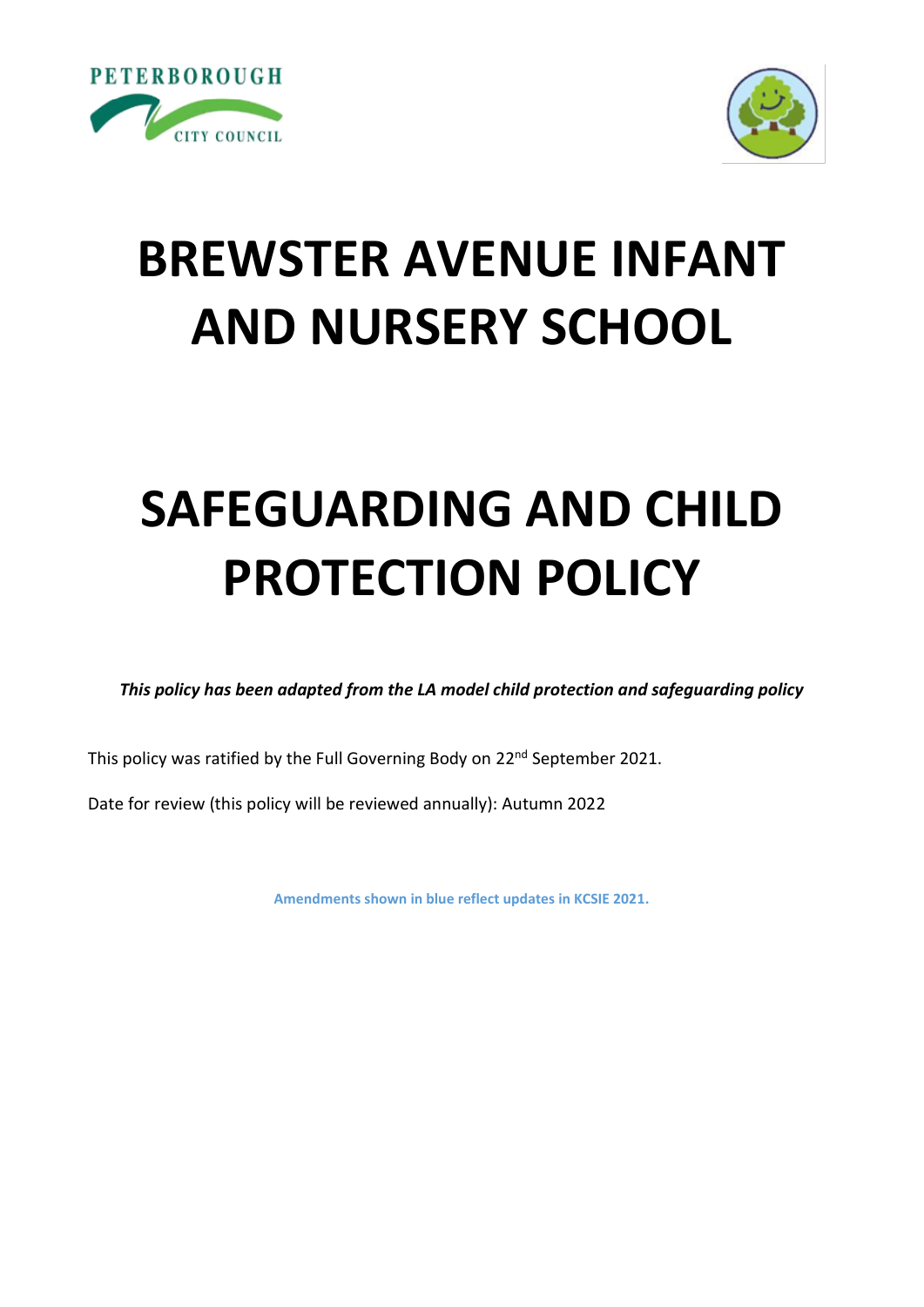#### **INTRODUCTION**

Brewster Avenue Infant and Nursery School fully recognises the responsibility it has under section 175 of the Education Act 2002 to have arrangements in place to safeguard and promote the welfare of children.

This responsibility is more fully explained in the statutory guidance for schools and colleges 'Keeping Children Safe in Education' (September 2021). All staff must be made aware of their duties and responsibilities under Part One of this document, which are set out below.

Staff should read the above document together with 'Annex B' of 'Keeping Children Safe in Education', 2021 and 'What to do if you're worried a child is being abused: Advice for practitioners' (March 2015) if they are working directly with children. For those staff who do not work directly with children or where English is a second language, Annex A can be issued instead but this is a matter for the school/college to decide.

Through their day-to-day contact with pupils and direct work with families all staff in school have a responsibility to:

- Identify concerns early to prevent them from escalating;
- Provide a safe environment in which children can learn;
- Identify children who may benefit from early help;
- Know what to do if a child tells them he/she is being abused or neglected;
- Follow the referral process if they have a concern.

This policy sets out how the school's governing body discharges its statutory responsibilities relating to safeguarding and promoting the welfare of children who are pupils at the school. Our policy applies to **all** staff, paid and unpaid, working in the school including governors. Teaching assistants, mid-day supervisors, office staff as well as teachers can be the first point of disclosure for a child. Concerned parents/carers may also contact the school and its governors.

It is consistent with the Safeguarding Children Partnership Board procedures.

#### **There are four main elements to our policy:**

**PREVENTION** through the teaching and pastoral support offered to pupils and the creation and maintenance of a whole school protective ethos;

**PROCEDURES** for identifying and reporting cases, or suspected cases, of abuse. The definitions of the four categories of abuse are attached (see Appendix A);

**SUPPORTING CHILDREN** particularly those who may have been abused or witnessed violence towards others;

#### **PREVENTING UNSUITABLE PEOPLE WORKING WITH CHILDREN**

Processes are followed to ensure that those who are unsuitable to work with children are not employed.

This policy is available to parents on request and is on the school website.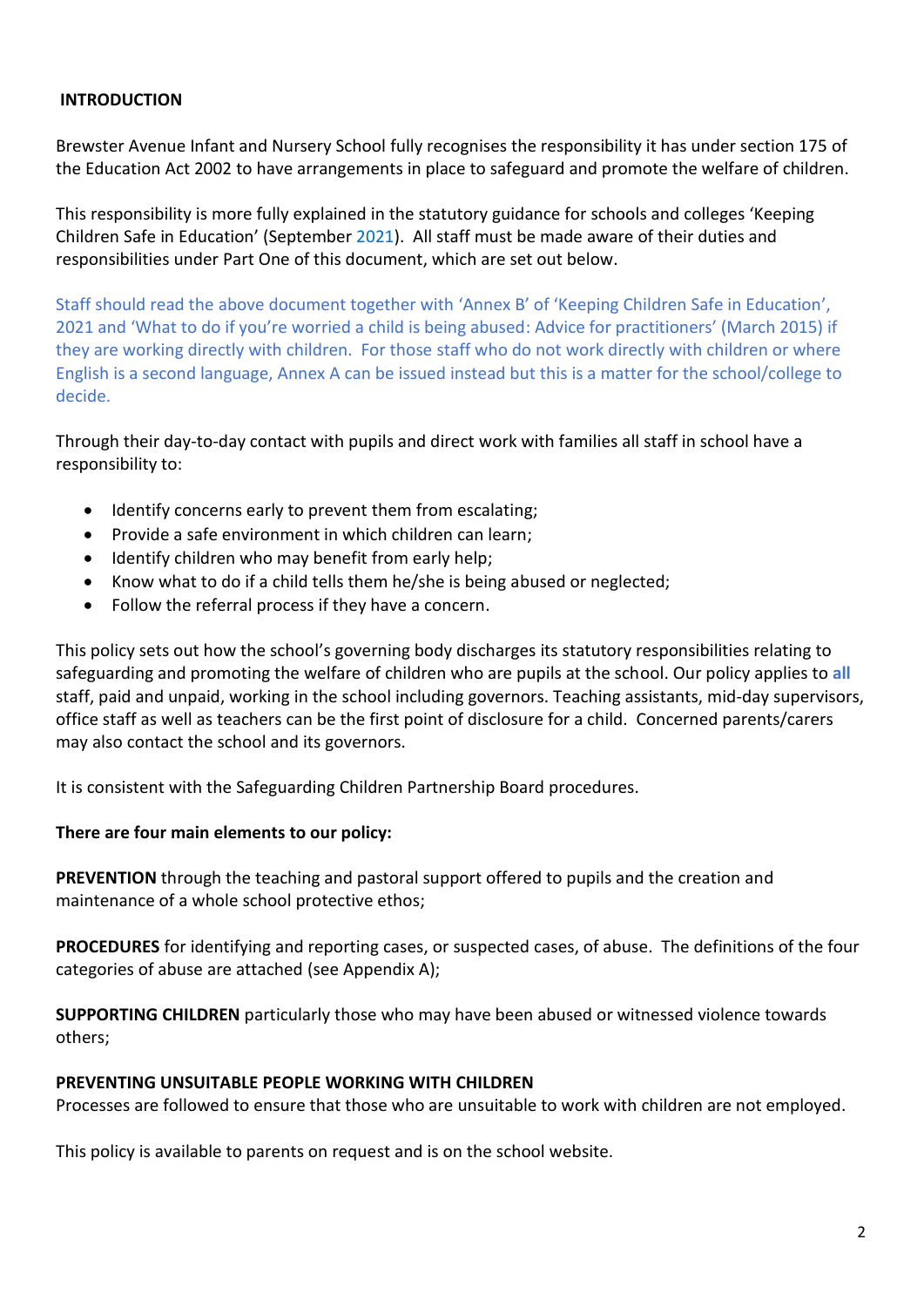#### 1.0 **PREVENTION**

- 1.1 We recognise that high self-esteem, confidence, supportive friends and good lines of communication with a trusted adult help to protect children.
- 1.2 The school will therefore:
- 1.2.1 Establish and maintain an environment where children feel safe, including in a digital context, and are encouraged to talk and are listened to.
- 1.2.2 Ensure children know that there are adults in the school whom they can approach if they are worried or in difficulty and their concerns will be taken seriously and acted upon as appropriate.
- 1.2.3 Incorporate into the curriculum, activities and opportunities which equip children with the skills they need to stay safer from abuse in all contexts, including:
	- How to recognise if family relationships are making them feel unhappy or unsafe and how to seek help or advice from others if needed.
	- How to recognise who to trust and who not to trust, how to judge when a friendship is making them feel unhappy or uncomfortable and how to seek help or advice from others, if needed.
	- The importance of permission-seeking and giving in relationships with friends, peers and adults.
	- That some people behave differently online, including by pretending to be someone they are not.
	- The rules and principles for keeping safe online, how to recognise risks, harmful context and contact and how to report them.
	- How to critically consider their online friendships and sources of information including awareness of the risks associated with people they have never met.
	- About the concept of privacy and the implications of it for both children and adults; including that it is not always right to keep secrets if they relate to being safe.
	- That each person's body belongs to them, and the differences between appropriate and inappropriate or unsafe physical, and other, contact.
	- How to respond safely and appropriately to adults they may encounter (in all contexts, including online) whom they do not know.
	- How to recognise and report feelings of being unsafe or feeling bad about any adult.
	- How to ask for advice or help for themselves or others, and to keep trying until they are heard.
	- How to report concerns or abuse, and the vocabulary and confidence needed to do so.
	- Where to get advice e.g. family, school and/or other sources.
- 1.2.4 We use P.S! Healthy and Safer Lifestyles Unit from the Cambridgeshire PSHE Service Personal Development Programme. This Unit reinforces essential skills for every child. Self esteem and confidence building, thinking independently and making assessments of risk based on their own judgements are encouraged throughout the Unit.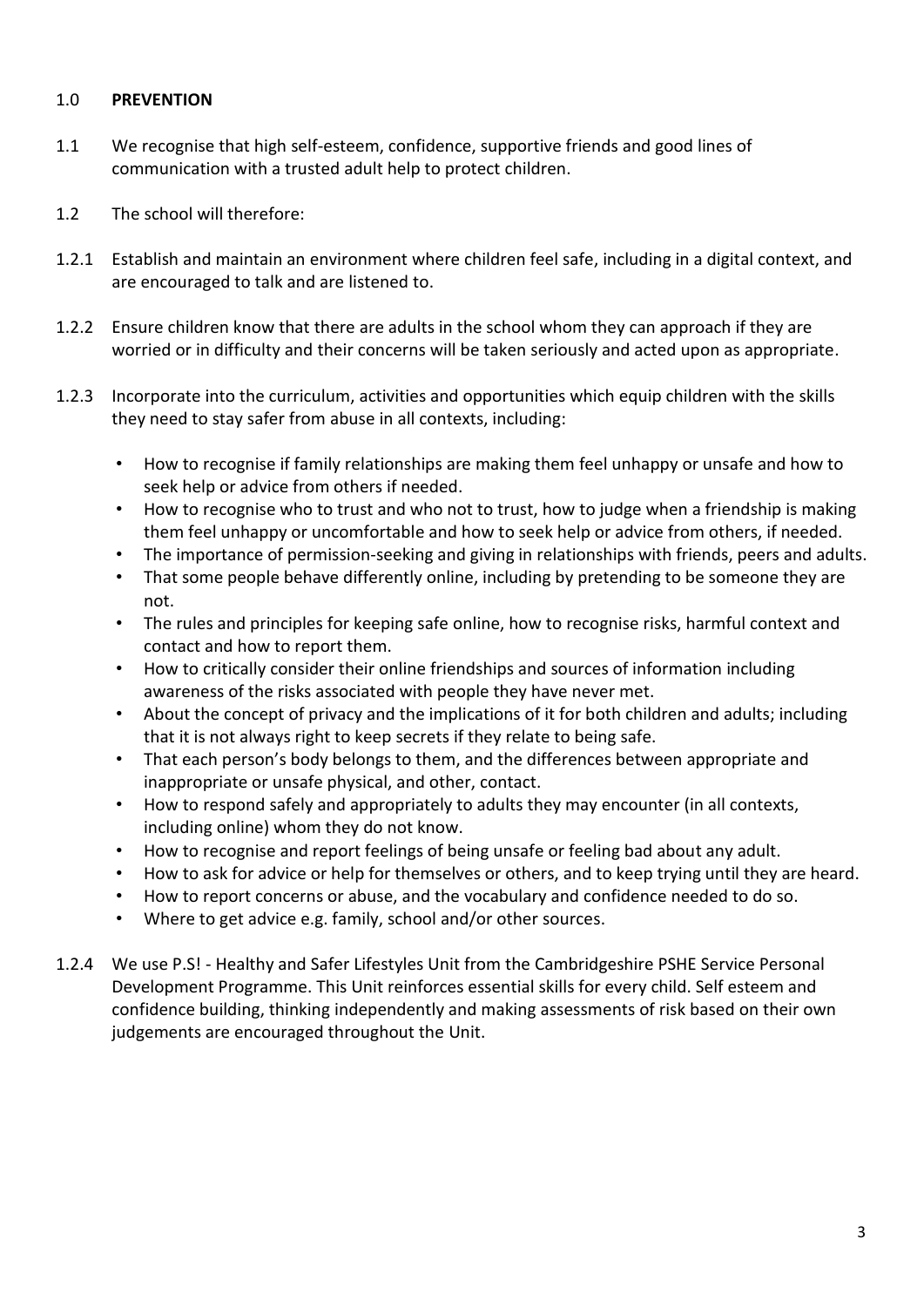#### 2.0 **PROCEDURES**

2.1 We will follow the procedures set out in the Cambridgeshire and Peterborough Safeguarding Children Partnership Board 'Inter-Agency Procedures'. A copy of these procedures can be found on their website: <http://www.safeguardingcambspeterborough.org.uk/children-board/>

- 2.2.1 The Designated Safeguarding Lead is: **Becky Thompson, Headteacher**
- 2.2.2 The following members of staff have also received the Designated Safeguarding Lead training:  **Amanda Bull, Deputy Head**
- 2.2.3 The nominated governor for Safeguarding and Child Protection is: **Hollie Robinson**
- 2.3 The Governing Body will:
- 2.3.1 Appoint a senior member of staff, from the leadership team, to the role of Designated Safeguarding Lead (DSL). The DSL will take lead responsibility for safeguarding and child protection. Whilst the activities of the DSL can be delegated to appropriately trained deputies, (Deputy Designated Safeguarding Lead, DDSL), the lead responsibility for safeguarding and child protection remains with the DSL and cannot be delegated.
- 2.3.2 Ensure that the role of DSL and DDSL is explicit in the role holder's job description.
- 2.3.3 Ensure that the DSL has the appropriate status and authority within the school to carry out the duties of the post. Give the DSL the time, funding, training, resources and support to provide advice and support to other staff on child welfare and child protection matters. (See 'Keeping Children Safe in Education,  $2021$ , Annex C). Ensure that the DSL and deputies have undertaken the two-day training provided by the Education Safeguarding Team and that this training is updated **at least every two years.**
- 2.3.4 Ensure that in addition to the formal training set out above, the DSL and DDSLs refresh their knowledge and skills e.g. via bulletins, meetings or further reading **at least annually**.
- 2.3.5 Ensure that every member of staff, paid and unpaid, and the governing body knows who the Designated Safeguarding Leads and Deputies are and the procedures for passing on concerns from the **point of induction**.

Staff members are required to log a concern via CPOMS and submit it to the DSL/DDSL immediately.

2.3.6 Ensure that the DSL or DDSL are always available (during school hours, during term-time) to discuss any safeguarding concerns and that all staff are clear upon the course of action they must take if in exceptional circumstances the DSL and DDSL are not available.

*Staff should speak to the Office Manager who will contact the DSL/ DDSL, or a Safeguarding Lead from St Augustine's Junior School as Keeping Children Safe in Education 2021, page 17, paragraph 5, states "this should not delay appropriate action being taken".*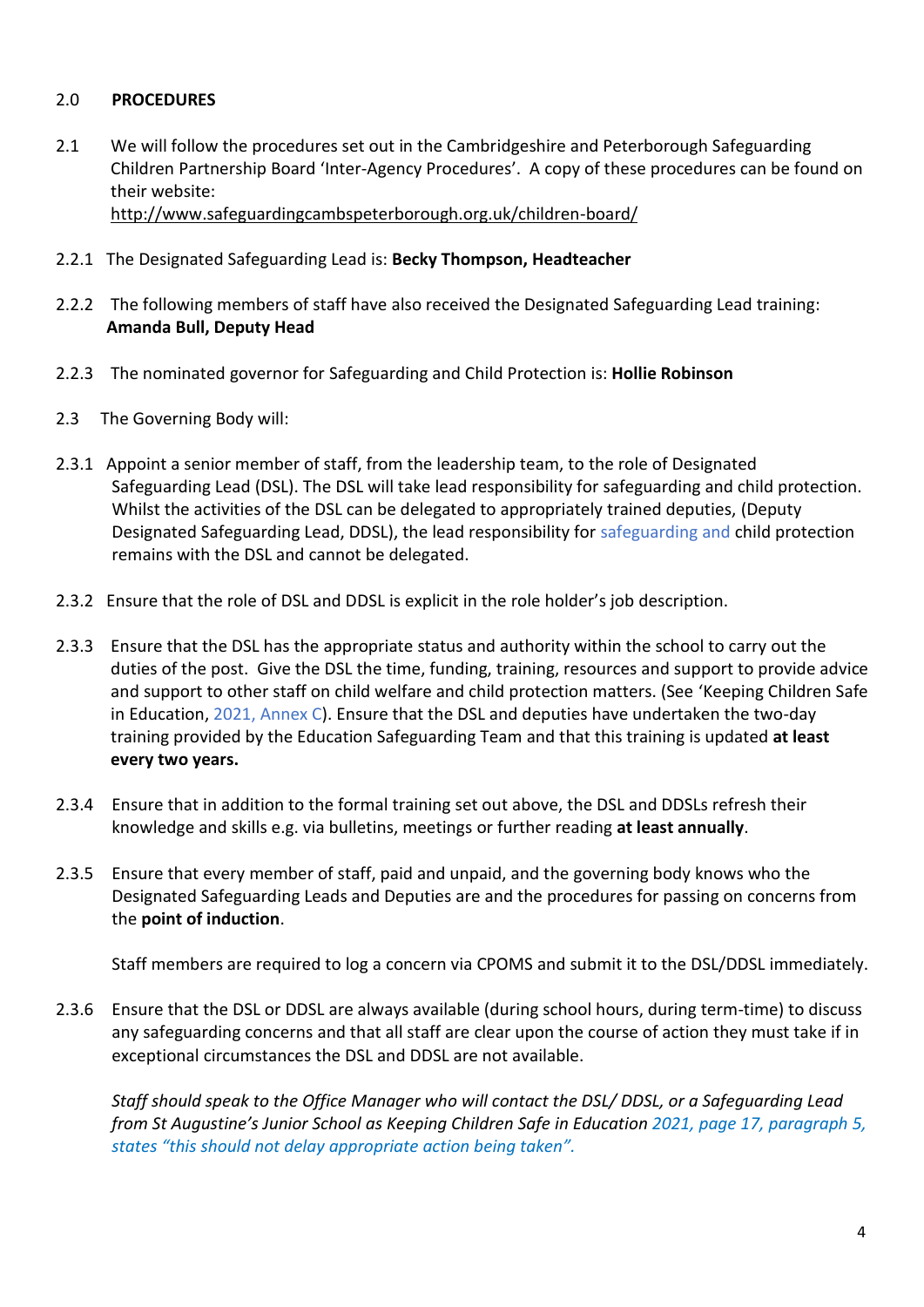- 2.3.7 Liaise with the three safeguarding partners (Local Authority, clinical commissioning group and police) as appropriate and work with other agencies in line with Working Together to Safeguard Children, 2018.
- 2.3.7 Nominate a governor for safeguarding and child protection who has undertaken appropriate training.
- 2.3.8 Ensure every member of staff and every governor knows:
	- the name of the Designated Safeguarding Lead/Deputies and their role;
	- how to identify the signs of abuse and neglect;
	- how to pass on and record concerns about a pupil/student;
	- that they have an individual responsibility to be alert to the signs and indicators of abuse; and for referring safeguarding concerns to the DSL/DDSL;
	- that they have a responsibility to provide a safe environment in which children can learn;
	- where to find the Inter–Agency Procedures on the Safeguarding Children Partnership Board website;
	- their role in the early help process;
	- the process for making referrals to children's social care;
	- the safeguarding response to children who go missing in education.
- 2.3.9 Ensure all staff members undergo safeguarding and child protection training at induction. Ensure that staff training is regularly updated and that in addition to this training all staff members receive regular safeguarding and child protection updates as required **but at least annually.**
- 2.3.10 Ensure that **all** staff, paid and unpaid, recognise their duty and feel able to raise concerns about poor or unsafe practice in regard to children and that such concerns are addressed sensitively and effectively in a timely manner in accordance with agreed whistle-blowing policies.
- 2.3.11 Ensure that parents are informed of the responsibility placed on the school and staff in relation to child protection by setting out these duties on the school website.
- 2.3.12 Ensure that this policy is available publicly via the school website*.*
- 2.3.13 Help promote educational outcomes by sharing the information about the welfare, safeguarding and child protection issues that children who have or have had a social worker are experiencing with teachers and school and college leadership staff.
- 2.3.14 Where pupils are educated off site or in alternative provision, the school and the provider will have clear procedures about managing safeguarding concerns between the two agencies. Written confirmation that the alternative provider has carried out appropriate safeguarding checks on individuals working at the establishment will be sought by the school.

#### 2.4 **Liaison with Other Agencies**

The school will:

2.4.1 Work to develop effective links with relevant services to promote the safety and welfare of all pupils/students.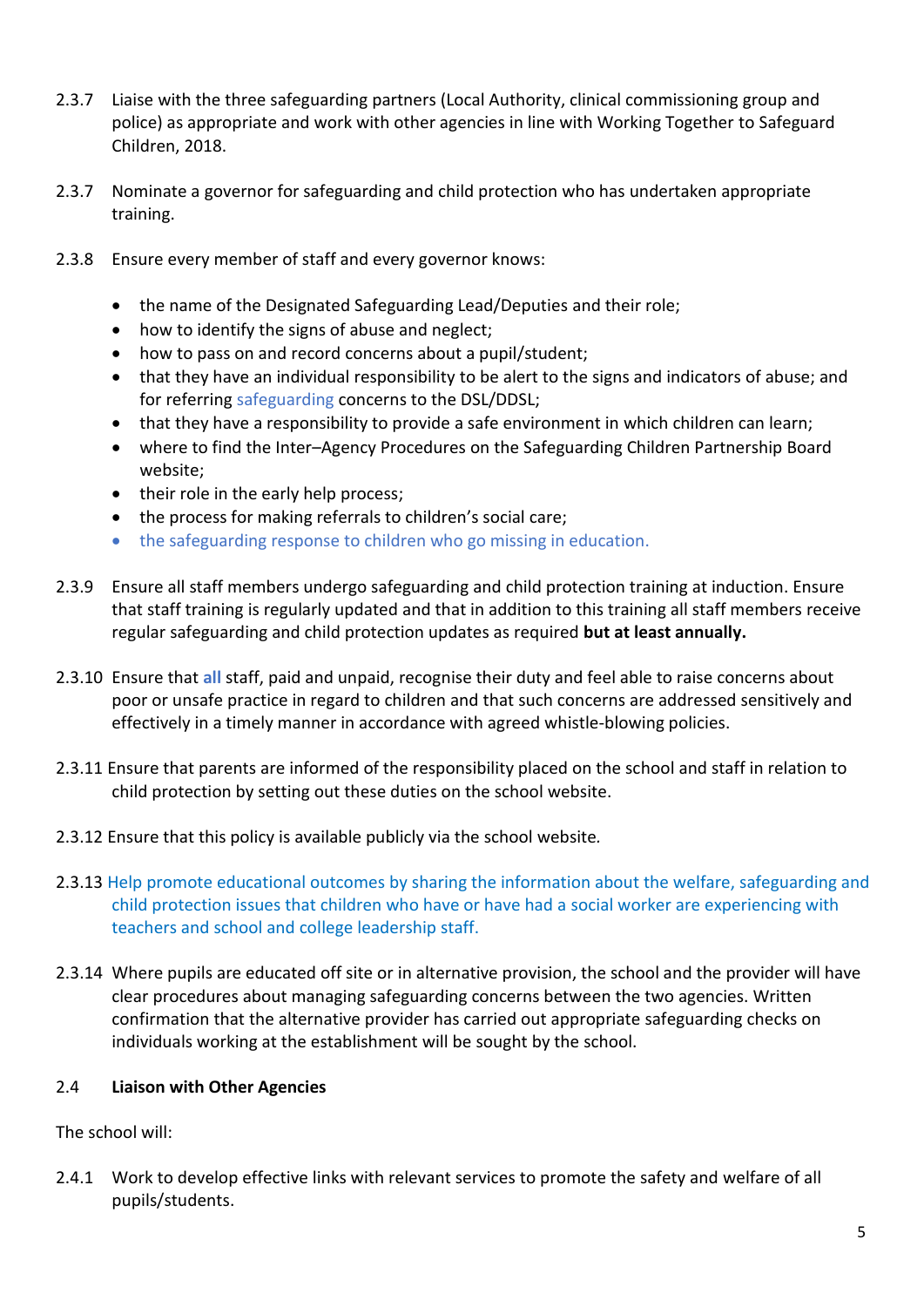- 2.4.2 Co-operate as required, in line with 'Working Together to Safeguard Children,' (July 2018), with key agencies in their enquiries regarding child protection matters including attendance and providing written reports at child protection conferences and core groups.
- 2.4.3 Notify the relevant Social Care Team immediately if:
	- it should have to exclude a pupil who is subject to a Child Protection Plan (whether fixed term or permanently);
	- there is an unexplained absence of a pupil who is subject to a Child Protection Plan;
	- there is any change in circumstances to a pupil who is subject to a Child Protection Plan.
- 2.4.4 When a pupil who is subject to a child protection plan leaves, information will be transferred to the new school immediately. The Child Protection Chair and Social Work Team will also be informed.

#### 2.5 **Record Keeping**

The school will:

- 2.5.1 Keep clear, detailed, accurate, written records of concerns about children (noting the date, event and action taken), even where there is no need to refer the matter to Social Care immediately.
- 2.5.2 All concerns, discussions and decisions made, and the reasons for those decisions, should be recorded in writing. It is good practice to keep concerns and referrals in a separate safeguarding file for each child.
- 2.5.3 Records should include:
	- a clear and comprehensive summary of the concern;
	- details of how the concern was followed up and resolved;
	- a note of any action taken, decisions reached and the outcome.
- 2.5.4 Electronic records are stored on an identified, purpose-built, secure platform (CPOMS).
- 2.5.5 Ensure all relevant safeguarding records are sent to the receiving school or establishment when a pupil moves schools, within five days, in accordance with 'Keeping Children Safe in Education, 2021, (page 148) and the Education Safeguarding Team's Guidance on Keeping and Managing Child Safeguarding Records.

The DSL will consider whether it would be appropriate to share information with the new school/college in advance of a child leaving.

- 2.5.6 Make parents aware that such records exist except where to do so would place the child at risk of harm.
- 2.5.7 Ensure all actions and decisions are led by what is considered to be in the best interests of the child.
- 2.6 **Confidentiality and information sharing**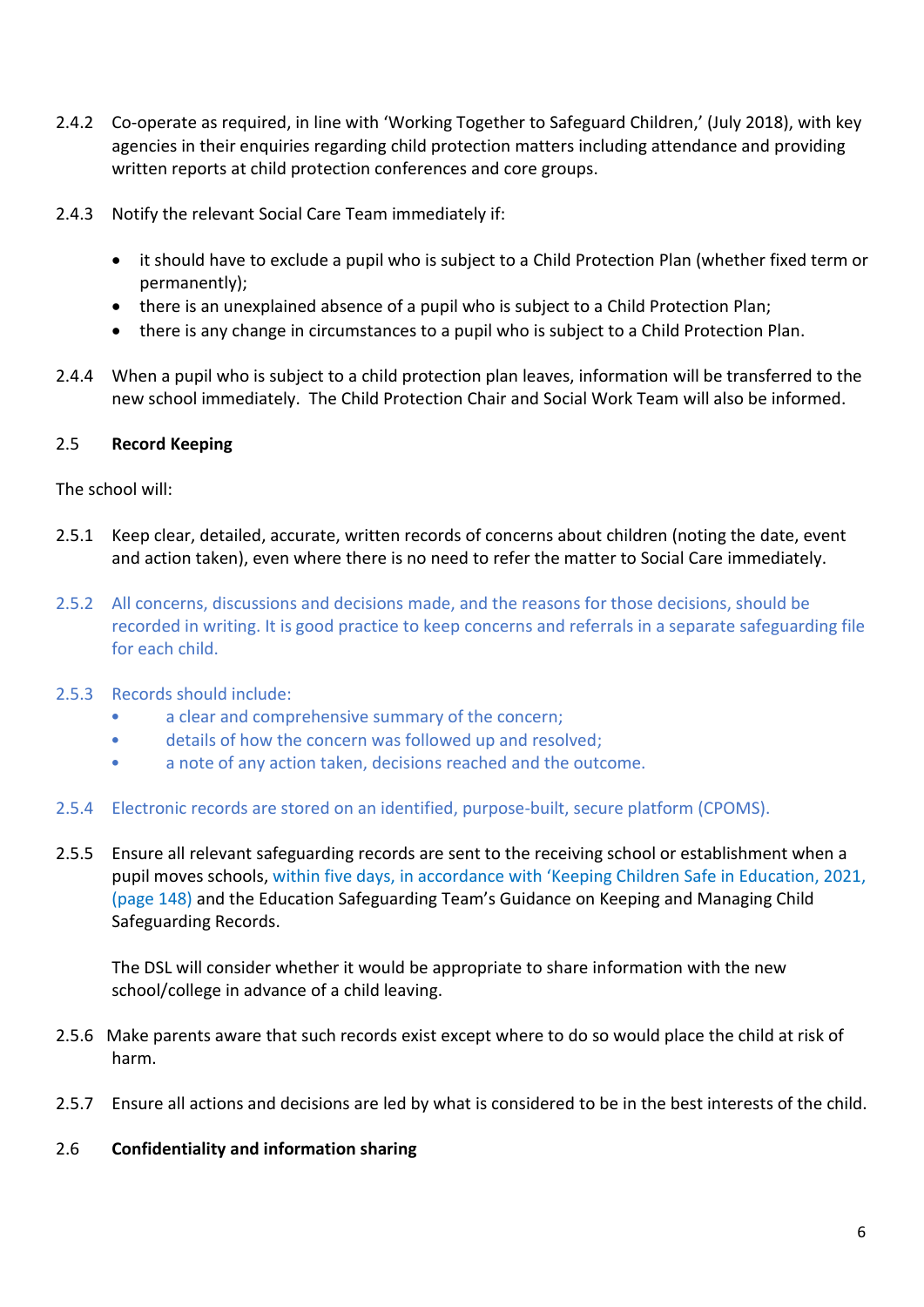2.6.1 Information about children and their families is defined as 'special category data', i.e. information that identifies a living individual. Collection, storage and sharing of personal data is governed by the UK General Data Protection Regulations (UK GDPR) and the Data Protection Act 2018.

The school will:

- 2.6.2 Ensure staff and volunteers adhere to confidentiality protocols and that information is shared appropriately.
- 2.6.3 Ensure staff are aware that they have a professional responsibility to share information with other agencies in order to safeguard children, (as set out in 'Information sharing; Advice for practitioners providing safeguarding services to children, young people, parents and carers,' DfE, July 2018).
- 2.6.4 Ensure that if a member of staff receives a Subject Access Request (under the Data Protection Act 2018) from a pupil or parent they will refer the request to the DSL or Headteacher.
- 2.6.5 Ensure staff are clear with children that they cannot promise to keep secrets.

The Designated Safeguarding Lead/Deputies will:

- 2.6.6 Disclose information about a pupil to other members of staff on a 'need to know' basis. Parental consent may be required.
- 2.6.7 Aim to gain consent to share information and be mindful of situations where to do so would place a child at increased risk of harm. Information may be shared without consent if a person believes that there is good reason to do so, and that the sharing of information will enhance the safeguarding of a child in a timely manner.
- 2.6.8 Record when decisions are made to share or withhold information, who information has been shared with and why. (See 'Working Together to Safeguard Children,' July 2018)
- 2.6.9 In cases where the 'serious harm test' is met, schools must withhold providing the data in compliance with schools' obligations under the Data Protection Act 2018 and the UK GDPR. Where in doubt schools should seek independent legal advice.
- 2.6.10 Seek advice about confidentiality from outside agencies if required. (See 'Information sharing; Advice for practitioners providing safeguarding services to children, young people, parents and carers,' DfE, July 2018).

#### 2.7 **Communication with Parents/Carers**

The school will:

- 2.7.1 Ensure that parents/carers are informed of the responsibility placed on the school and staff in relation to child protection by setting out its duties on the school website.
- 2.7.2 Undertake appropriate discussion with parents/carers prior to involvement of another agency unless the circumstances preclude this action.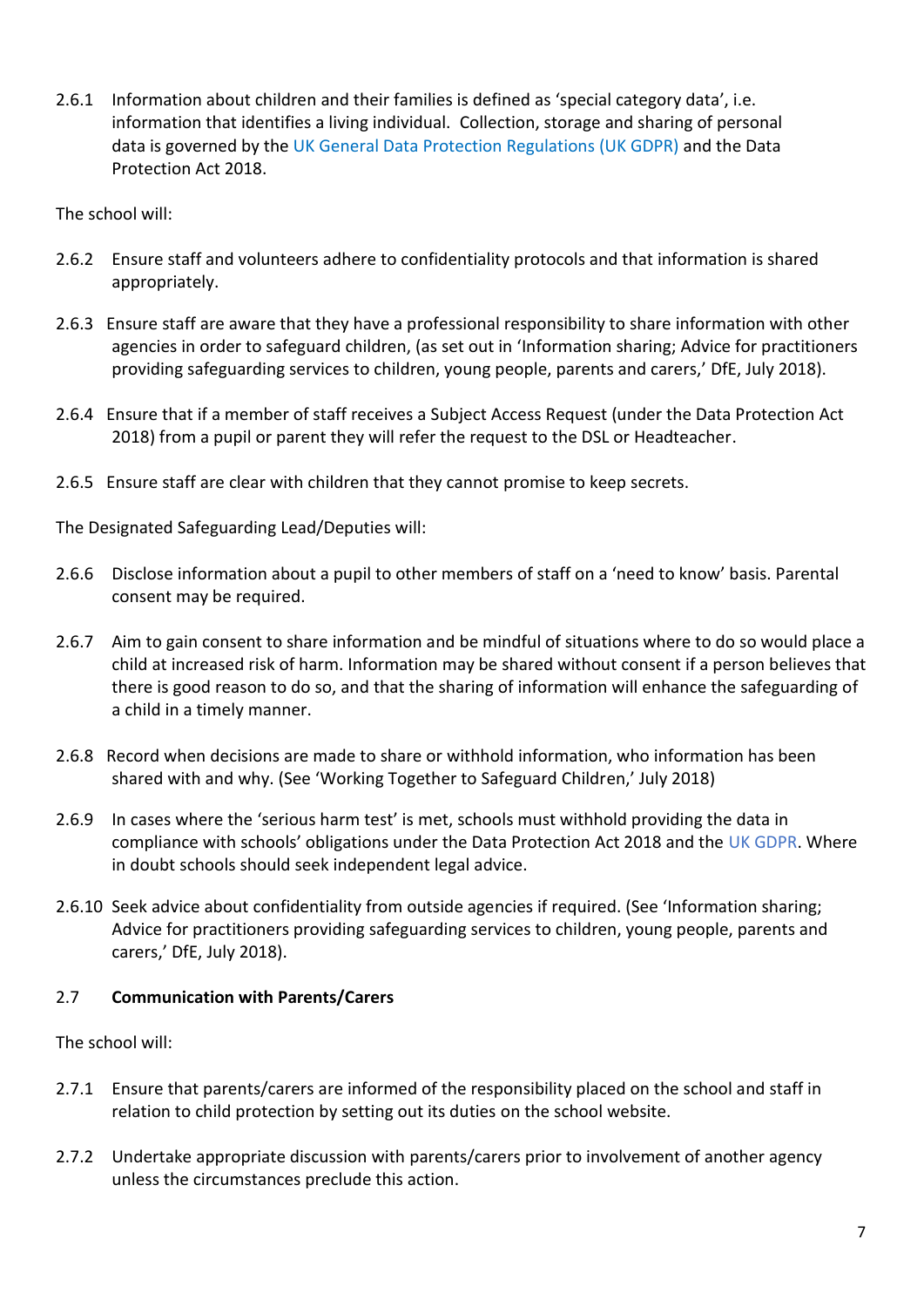- 2.7.3 Discuss with Children's Social Care if the school/college believes that notifying parents could place the child or another person at immediate risk of harm or prejudice the prevention or detection of crime. *[Further guidance on this can be found in the Effective Support for Children and Families in Cambridgeshire and Peterborough].*
- 2.7.4 Record what discussions have taken place with parents or if a decision has been made not to discuss it with parents, the rationale must be recorded. Records may subsequently be disclosable to relevant partner agencies if Child Protection proceedings commence.

#### **2.8 Peer on Peer Abuse**

We recognise that peer on peer abuse can manifest itself in many ways. This can include but is not limited to: bullying (including cyberbullying, prejudice-based and discriminatory bullying); abuse within intimate partner relationships; physical abuse such as hitting, kicking, shaking, biting, hair pulling, or otherwise causing physical harm; sexual violence and sexual harassment; consensual and non-consensual sharing of nudes and semi-nudes images and/or videos; causing someone to engage in sexual activity without consent, such as forcing someone to strip, touch themselves sexually, or to engage in sexual activity with a third party; upskirting part of the Voyeurism (Offences) Act, April 2019) and initiation/ hazing type violence and rituals. Addressing inappropriate behaviour (even if it appears to be relatively innocuous) can be an important intervention that helps prevent problematic, abusive and/or violent behaviour in the future.

#### 2.8.1 All forms of peer on peer abuse are unacceptable and will be taken seriously.

The school will therefore:

- 2.8.2 Create a whole school protective ethos in which peer on peer abuse, including sexual violence and sexual harassment will not be tolerated.
- 2.8.3 Provide training for staff about recognising and responding to peer on peer abuse, including raising awareness of the gendered nature of peer abuse, with girls more likely to be victims and boys perpetrators.
- 2.8.4 Ensure that staff do not dismiss instances of peer on peer abuse, including sexual violence and sexual harassment as an inevitable part of growing up.
- 2.8.5 Include within the curriculum, information and materials that support children in keeping themselves safe from abuse, including abuse from their peers and online.
- 2.8.6 Provide high quality Relationship and Sex Education (RSE) and/or enrichment programmes including teaching about consent.
- 2.8.7 Ensure that staff members follow the procedures outlined in this policy when they become aware of peer on peer abuse.
- 2.8.8 Staff should be aware that some groups are potentially more at risk. Evidence shows girls, children with special educational needs and disabilities (SEND) and LGBT children are at greater risk.
- 2.9 **Dealing with Sexual Violence and Sexual Harassment between children**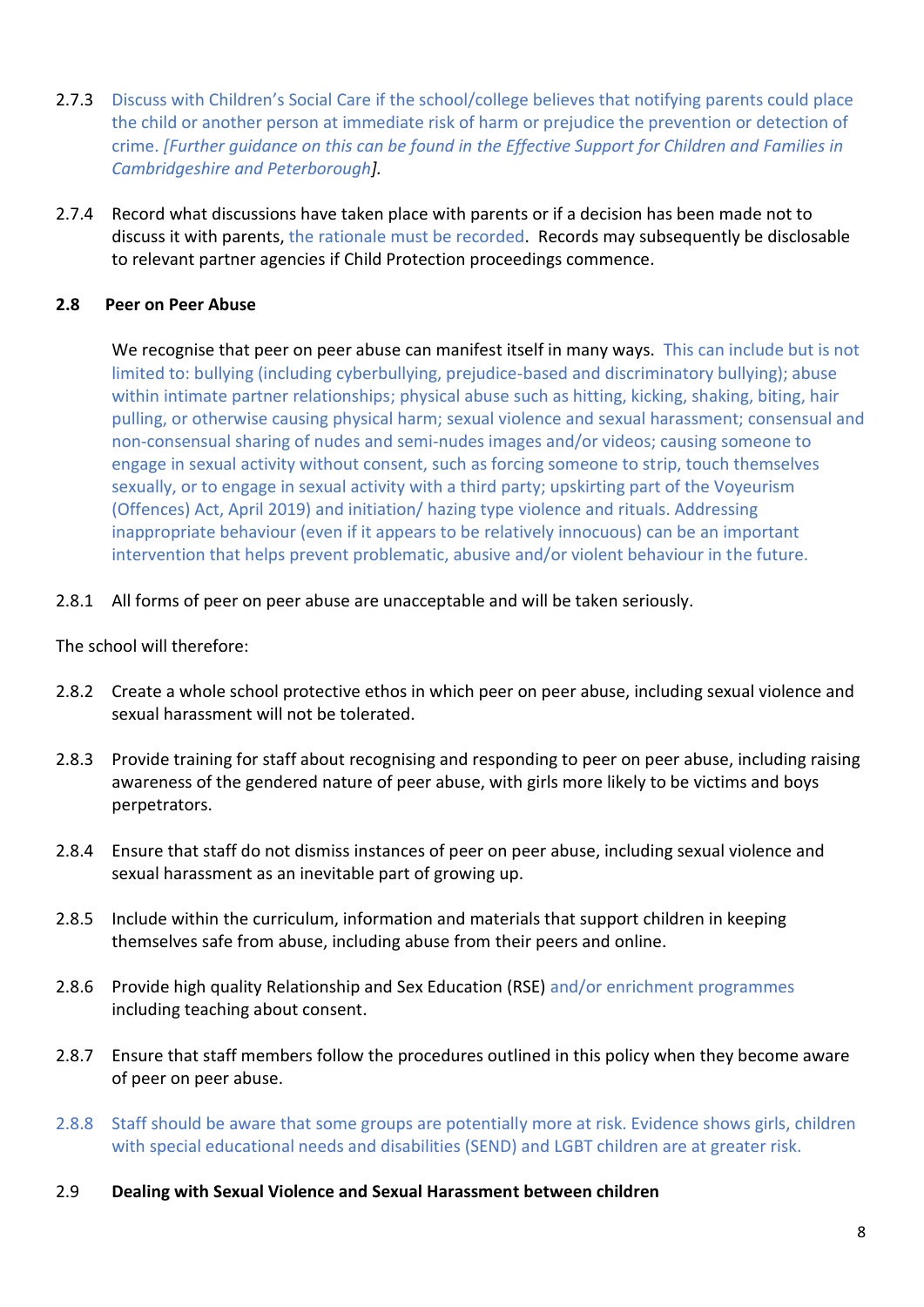2.9.1 Sexual violence and sexual harassment can occur between two children of any age and sex from primary to secondary stage and into colleges. It can also occur online. It can also occur through a group of children sexually assaulting or sexually harassing a single child or group of children. Children who are victims of sexual violence and sexual harassment will likely find the experience stressful and distressing. This will, in all likelihood, adversely affect their educational attainment and will be exacerbated if the alleged perpetrator(s) attends the same school or college. Sexual violence and sexual harassment exist on a continuum and may overlap, they can occur online and face to face (both physically and verbally) and are never acceptable.

The school will:

- 2.9.2 Be clear that sexual violence and sexual harassment will not be tolerated.
- 2.9.3 Provide training for staff on how to manage a report of sexual violence or sexual harassment.
- 2.9.4 Make decisions on a case-by-case basis.
- 2.9.5 Reassure victims that they are being taken seriously, offer appropriate support and take the wishes of the victim into account when decision making.
- 2.9.6 Implement measures to keep the victim, alleged perpetrator and if necessary other children and staff members, safe. Record any risk assessments and keep them under review.
- 2.9.7 Give consideration to the welfare of both the victim(s) and perpetrator(s) in these situations.
- 2.9.8 Liaise closely with external agencies, including police and social care, when required.
- 2.9.9 Refer to 'Keeping Children Safe in Education Part Five', 2021, 'Sexual violence and sexual harassment between children in schools and colleges,' (DfE, September, 2021) for full details of procedures to be followed in such cases. Also see 'Sharing nudes and semi-nudes: advice for education settings working with children and young people' (UKCIS, December 2020)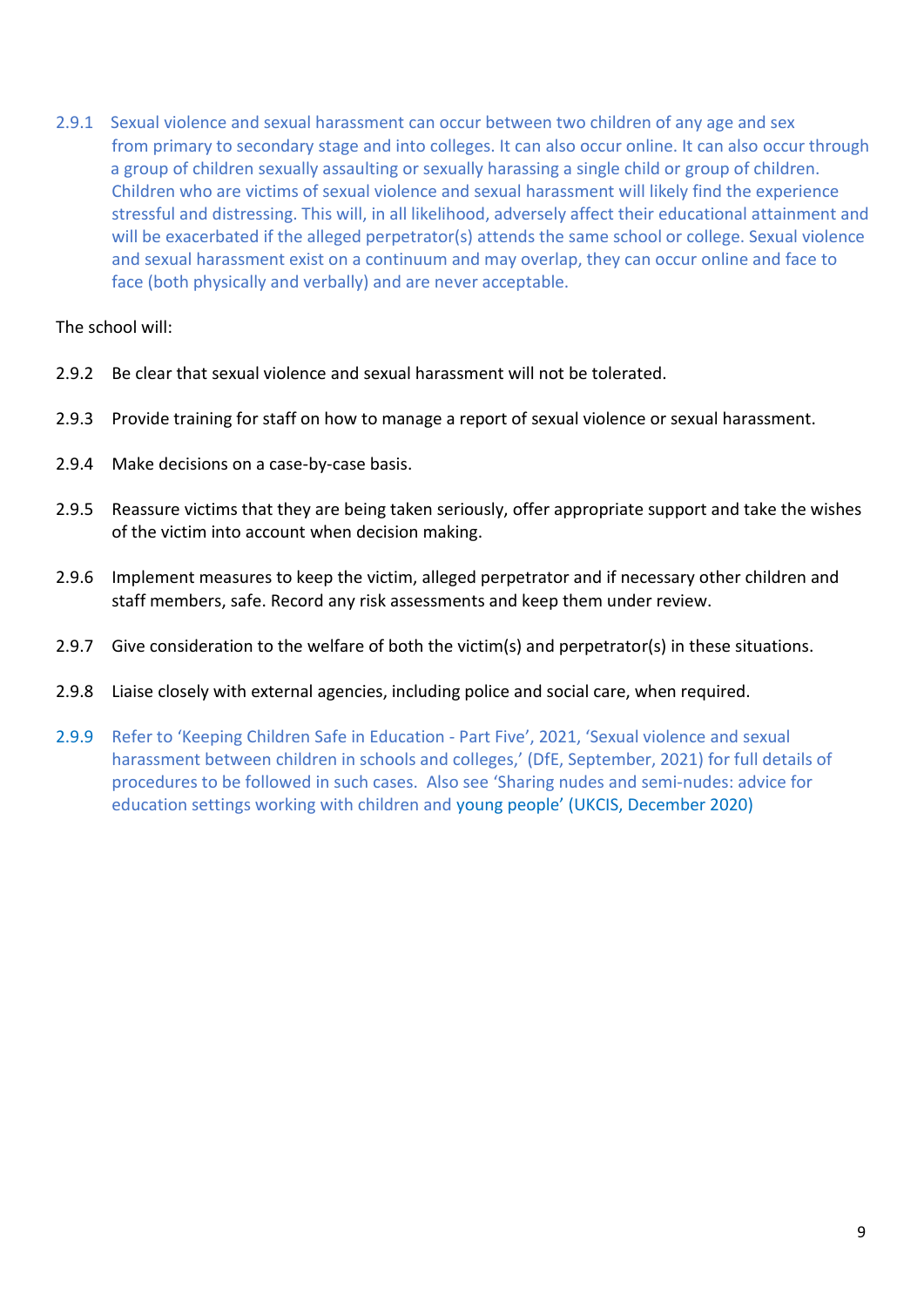#### **3.0 SUPPORTING CHILDREN**

The school recognises that **any** child may be subject to abuse and that mental health problems can, in some cases, be an indicator that a child has suffered or is at risk of suffering abuse, neglect or exploitation and as such will support all children by:

- 3.1 Providing curricular opportunities to encourage self-esteem and self-motivation.
- 3.2 Creating an ethos that actively promotes a positive, supportive and safe environment and values the whole community.
- 3.3 Applying the school's behaviour policy effectively. All staff will agree on a consistent approach, which focuses on the behaviour of the child but does not damage the pupil's sense of self-worth. The school will ensure that the pupil knows that some behaviour is unacceptable but s/he is valued and not to be blamed for any abuse which has occurred.
- 3.4 Liaise with the senior mental health lead where safeguarding concerns are linked to mental health in school/college for advice on case management.
- 3.5 Liaising with other agencies which support the pupil such as Social Care, Child and Adolescent Mental Health Services, Cambridgeshire Sexual Behaviour Service or Early Help Teams.
- 3.6 Promote supportive engagement with parents and/or carers in safeguarding and promoting the welfare of children, including where families may be facing challenging circumstances
- 3.7 The school recognises that whilst **any** child may benefit from early help, staff are encouraged to consider the wider environmental factors present in a child's life which could pose a threat to their welfare or safety (contextual safeguarding). Staff are required to be particularly alert to the potential need for early help for children in particular circumstances. Please see pages 8 – 9 of Keeping Children Safe in Education, 2021 for the complete list. The list includes:

#### 3.7.1 **Children with Disabilities, Additional Needs or Special Educational Needs**

We recognise that, statistically, children with additional needs, special educational needs, emotional and behavioural difficulties and disabilities are most vulnerable to abuse. School staff who deal with children with complex and multiple disabilities and/or emotional and behavioural problems should be particularly sensitive to indicators of abuse*.* 

The school has pupils with emotional and behavioural difficulties and/or challenging behaviours. The school will support staff to decide appropriate strategies that will reduce anxiety for the individual child and raise self–esteem as part of an overall behaviour support plan agreed with parents/carers.

As part of the PSHE curriculum staff will teach children personal safety skills commensurate with their age, ability and needs. Children will be taught personal safety skills such as: how to recognise if they are feeling unsafe including within family relationships and friendships; how to ask for help; the difference between safe and unsafe secrets; the difference between safe and unsafe physical contact; and how recognise and manage risk including in a digital context. The content of lessons will be shared with parents/carers so that these skills can be supported at home.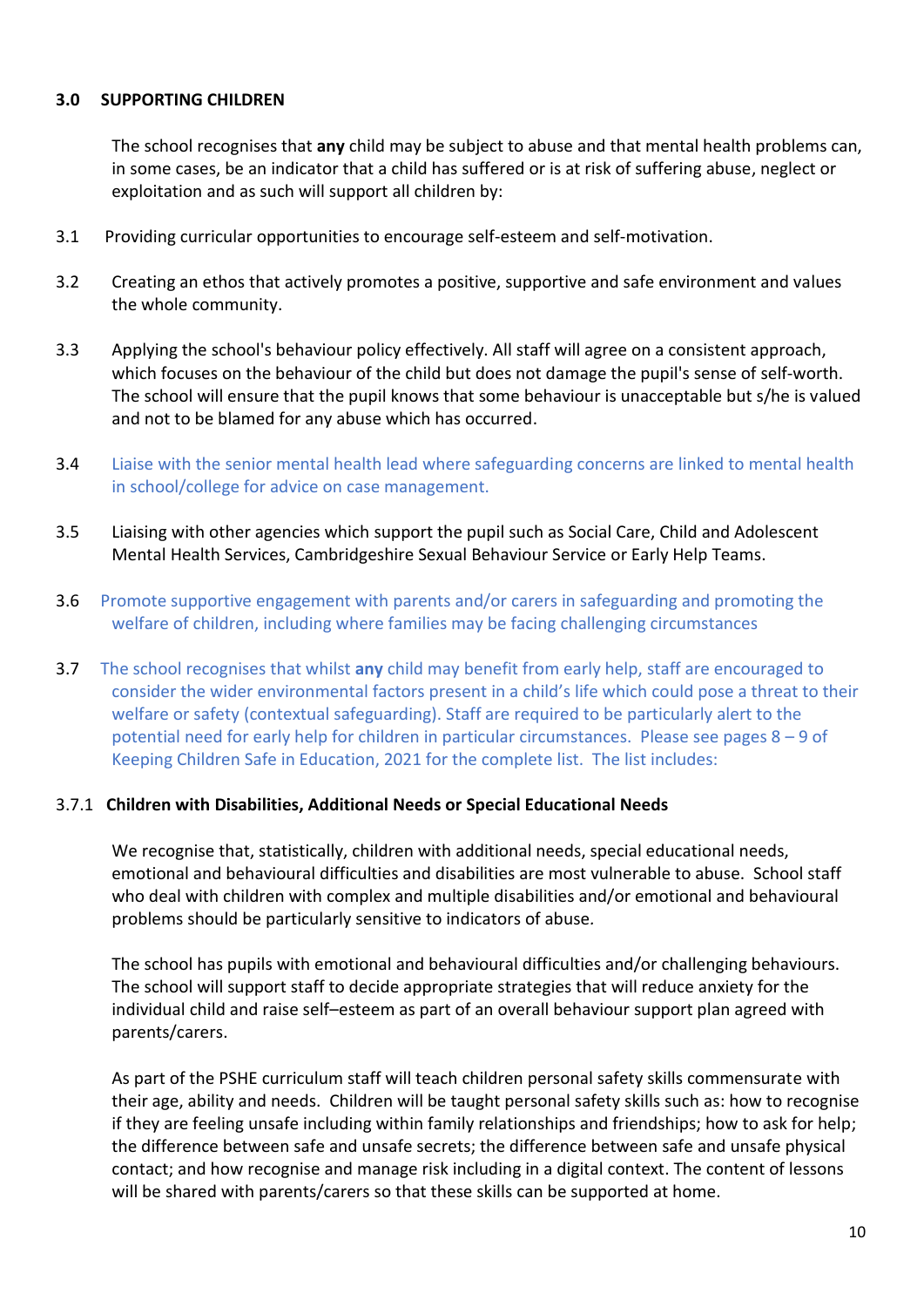The school has pupils who may have communication difficulties and we are aware that they are vulnerable to abuse because they are unable to express themselves to others. Instead, such children will often exhibit changes in behaviours or signs and indicators of abuse recognised by staff with a good knowledge of the child.

Where necessary, the school will provide additional training to staff in the use of Makaton, PECS or other communication systems. Supervision by senior managers will be vigilant to create a protective ethos around the child.

We promote high standards of practice, including ensuring that disabled children know how to raise concerns, and have access to a range of adults with whom they can communicate.

#### **3.7.2 Young Carers**

The school recognises that children who are living in a home environment which requires them to act as a young carer for a family member or a friend, who is ill, disabled or misuses drugs or alcohol can increase their vulnerability and that they may need additional support and protection.

School will: seek to identify young carers; offer additional support internally; signpost to external agencies; be particularly vigilant to the welfare of young carers and follow the procedures outlined in this policy, referring to Early Help or Social Care as required if concerns arise.

#### 3.7.3 **Children at Risk of Criminal Exploitation**

Criminal exploitation of children is a form of harm that is a typical feature of county lines activity. Drug networks or gangs exploit children and young people to carry drugs and money from urban areas to suburban and rural areas. Exploitation can occur even if activity appears to be consensual.

All staff will consider whether children are at risk of abuse or exploitation in situations outside their families. School will address indicators of child criminal exploitation with staff through training. Staff will follow the procedures outlined in this policy if concerns of criminal exploitation arise.

The Designated Safeguarding Lead will complete Safeguarding Children Partnership Board's [Exploitation Risk Assessment and Management Tool](http://www.safeguardingcambspeterborough.org.uk/wp-content/uploads/2018/05/Exploitation-CSECCE-Risk-Assessment-Tool.docx) and refer to Social Care if there is a concern that a young person may be at risk of criminal exploitation.

The school recognises that young people who go missing can be at increased risk of child criminal exploitation, modern slavery and/or trafficking and has procedures in place to ensure appropriate response to children and young people who go missing, particularly on repeat occasions.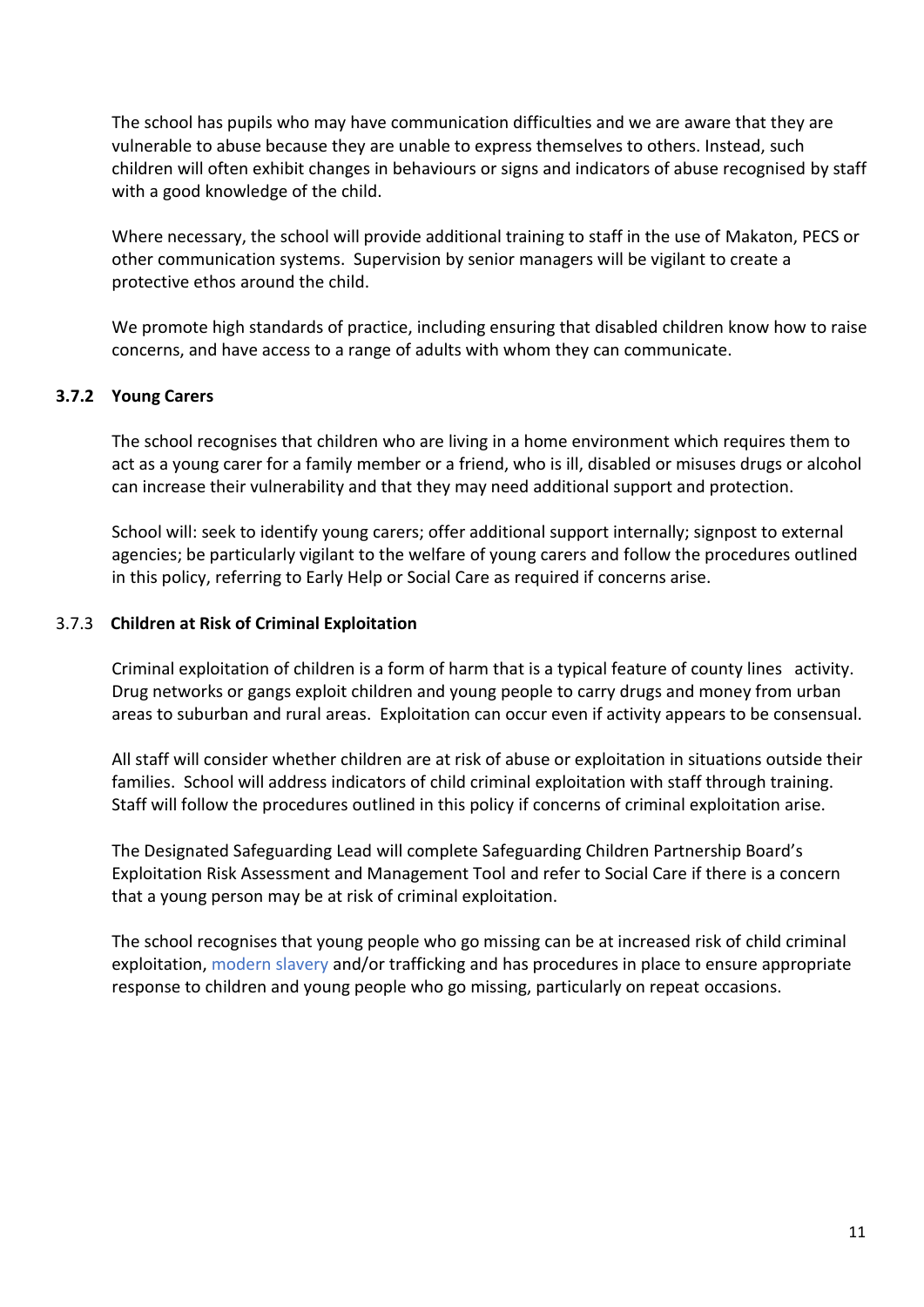#### **3.7.4 Children Frequently Missing Education**

School recognises that children going missing, particularly repeatedly, can act as a warning sign of a range of safeguarding possibilities including abuse, neglect, child sexual exploitation and child criminal exploitation, modern slavery, mental health problems, risk of substance abuse, risk of travelling to conflict zones, and risk of FGM or forced marriage.

The school monitors attendance of individual pupils closely, as outlined in the Attendance Policy, and analyses patterns of absence to aid early identification of concerning patterns of absence.

The school endeavors to hold more than one emergency contact for each pupil to provide additional options to make contact with a responsible adult when a child missing education is identified as a welfare and/or safeguarding concern.

When a child is missing from education, the school follows the procedure as set out in Cambridgeshire's Children Missing Education guidance. The school will inform Social Care if a missing child is subject to a Child Protection Plan or there have been ongoing concerns.

#### 3.7.5 **Children Misusing Drugs or Alcohol**

The discovery that a young person is misusing legal or illegal substances or reported evidence of their substance misuse is not necessarily sufficient in itself to initiate child protection proceedings but the school will consider such action in the following situations:

When there is evidence or reasonable cause:

- To believe the young person's substance misuse may cause him or her to be vulnerable to other abuse such as sexual abuse;
- To believe the pupil's substance related behaviour is a result of abuse or because of pressure or incentives from others, particularly adults;
- Where the misuse is suspected of being linked to parent/carer substance misuse.
- Where the misuse indicates an urgent health or safeguarding concern
- Where the child is perceived to be at risk of harm through any substance associated criminality

#### 3.7.6 **Children at Risk of Child Sexual Exploitation**

Child sexual exploitation (CSE) is a form of child sexual abuse. It occurs where an individual or group takes advantage of an imbalance of power to coerce, manipulate or deceive a child or young person under the age of 18 into sexual activity (a) in exchange for something the victim needs or wants, and/or (b) for the financial advantage or increased status of the perpetrator or facilitator. The victim may have been sexually exploited even if the sexual activity appears consensual. Child sexual exploitation does not always involve physical contact; it can also occur through the use of technology.

CSE can be a one-off occurrence or a series of incidents over time and range from opportunistic to complex organised abuse. It can involve force and/or enticement-based methods of compliance and may, or may not, be accompanied by violence or threats of violence.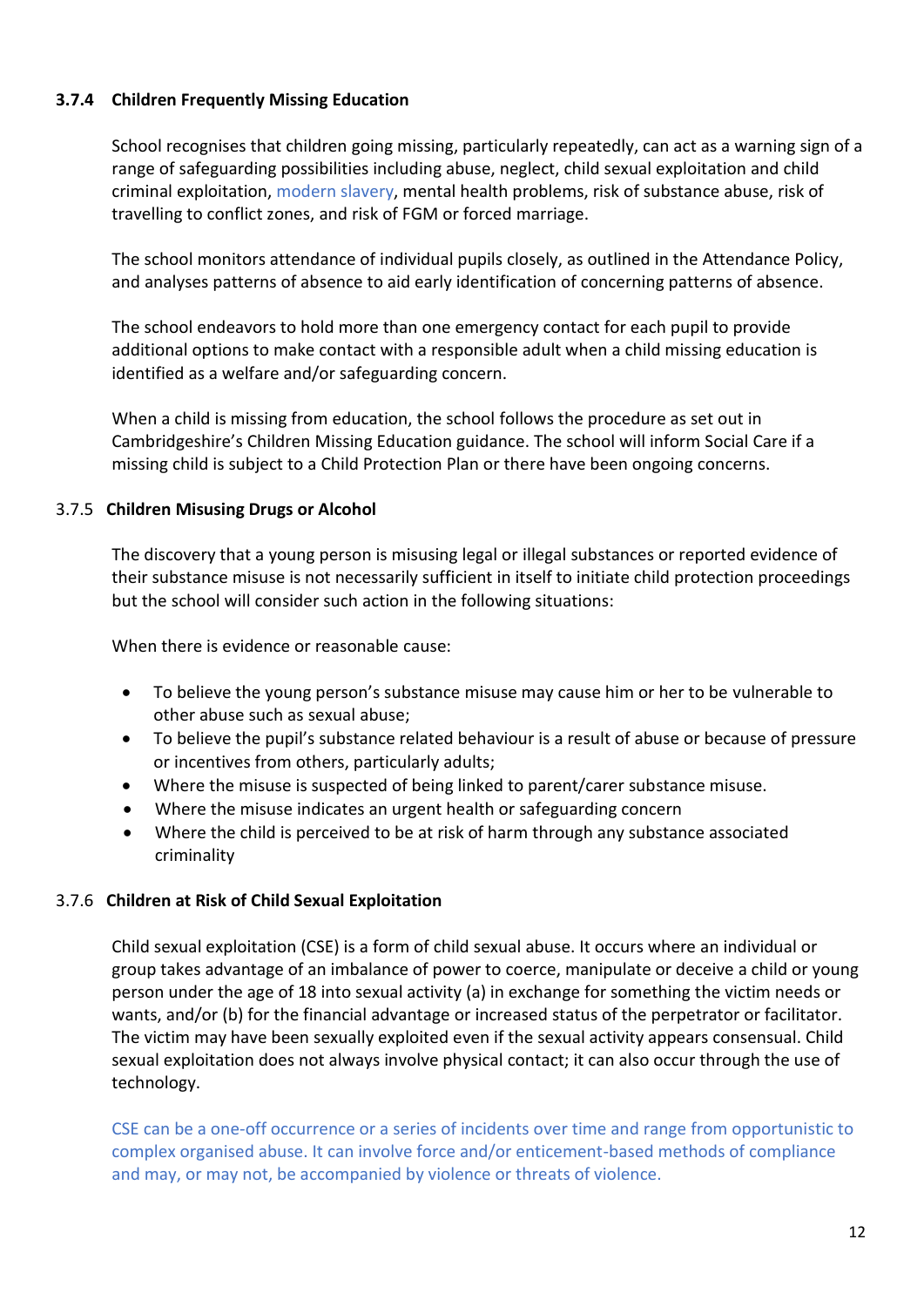Potential indicators of sexual exploitation will be addressed within staff training, including raising awareness with staff that some young people who are being sexually exploited do not show any external signs of abuse and may not recognise it as abuse. Staff will follow the procedures outlined in this policy if concerns of child sexual exploitation arise.

The Designated Safeguarding Lead will complete the Safeguarding Children Partnership Board's [Exploitation Risk Assessment and Management Tool](http://www.safeguardingcambspeterborough.org.uk/wp-content/uploads/2018/05/Exploitation-CSECCE-Risk-Assessment-Tool.docx) and refer to Social Care if there is a concern that a young person may be at risk of CSE.

The school recognises that young people who go missing can be at increased risk of sexual exploitation and has procedures in place to ensure appropriate response to children and young people who go missing, particularly on repeat occasions.

#### 3.7.7 **Children Living with Substance Misusing Parents/Carers**

Misuse of drugs and/or alcohol is strongly associated with Significant Harm to children, especially when combined with other features such as domestic violence.

When the school receives information about drug and alcohol abuse by a child's parents/carers they will follow appropriate procedures.

This is particularly important if the following factors are present:

- Use of the family resources to finance the parent's dependency, characterised by inadequate food, heat and clothing for the children
- Children exposed to unsuitable caregivers or visitors, e.g. customers or dealers
- The effects of alcohol leading to an inappropriate display of sexual and/or aggressive behaviour
- Chaotic drug and alcohol use leading to emotional unavailability, irrational behaviour and reduced parental vigilance
- Disturbed moods as a result of withdrawal symptoms or dependency
- Unsafe storage of drugs and/or alcohol or injecting equipment
- Drugs and/or alcohol having an adverse impact on the growth and development of the unborn child

#### 3.7.8 **Children Living with Domestic Abuse**

The Domestic Abuse Act 2021 introduces the first ever statutory definition of domestic abuse and recognises the impact of domestic abuse on children, as victims in their own right, if they see, hear or experience the effects of abuse.

All children can witness and be adversely affected by domestic abuse in the context of their home life where domestic abuse occurs between family members. Experiencing domestic abuse and/or violence can have a serious, long lasting emotional and psychological impact on children. In some cases, a child may blame themselves for the abuse or may have had to leave the family home as a result.

Young people can also experience domestic abuse within their own intimate relationships. This form of peer on peer abuse is sometimes referred to as 'teenage relationship abuse'. Depending on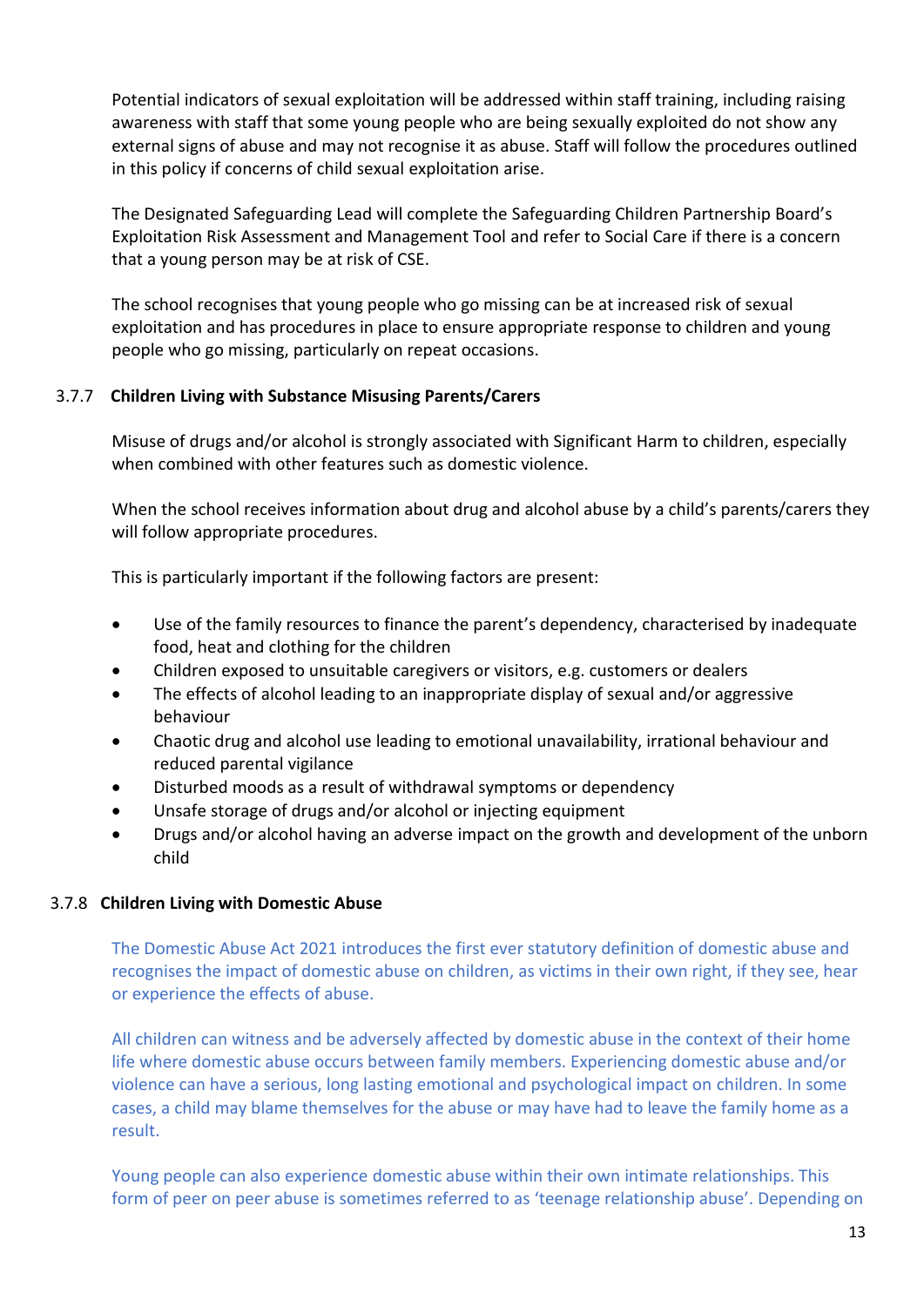the age of the young people, this may not be recognised in law under the statutory definition of 'domestic abuse' (if one or both parties are under 16).

Domestic Abuse is defined as any incident or pattern of incidents of controlling, coercive or threatening behaviour, violence or abuse between those aged 16 or over who are 'personally connected' regardless of gender or sexuality. This can encompass but is not limited to the following types of abuse: psychological, physical, sexual, financial and emotional, coercive or controlling behaviour.

The school recognises that where there is Domestic Abuse in a family, the children/young people will always be affected; the longer the violence continues, the greater the risk of significant and enduring harm, which they may carry with them into their adult life and relationships. Domestic Abuse can also affect children in their personal relationships as well as in the context of home life.

Staff will follow the procedures outlined in this policy if concerns of Domestic Abuse arise. The school will vigilantly monitor the welfare of children living in domestic abuse households, offer support to them and contribute to any Multi-Agency Risk Assessment Conference (MARAC) safety plan as required.

At Brewster Avenue we are working in partnership with Cambridgeshire Police and Peterborough City Council to identify and provide appropriate support to pupils who have experienced domestic abuse in their home; this scheme is called Operation Encompass.

In order to achieve this, Cambridgeshire's Education Safeguarding Team will share police information of all domestic incidents, where one of our pupils has been present, with the Designated Safeguarding Lead(s) (DSL)/Domestic Abuse (DA) Lead.

On receipt of any information, the DSL/DA Lead will decide on the appropriate support the child may require. The Operation Encompass information is stored in line with all other confidential safeguarding and child protection information. All information sharing and resulting actions will be undertaken in accordance with the 'Cambridgeshire and Peterborough *Joint Agency Protocol for Domestic Abuse – Notifications to Schools, Colleges and Early Years settings*'.

#### **3.7.9 Children at risk of 'Honour- Based' Abuse including Female Genital Mutilation**

So called 'honour-based' abuse (HBA) encompasses incidents which have been committed to protect or defend the honour of the family and/or community, including breast ironing, female genital mutilation (FGM) and forced marriage. The school takes these concerns seriously and staff are made aware of the possible signs and indicators that may alert them to the possibility of HBA through training. Staff are required to treat all forms of HBA as abuse and follow the procedures outlined in this policy.

FGM is a procedure involving the partial or total removal of the external female genitalia or other injury to the female genital organs. FGM is illegal in the UK. Any indication that a child is at risk of FGM, where FGM is suspected, or where the woman is under 18, will be dealt with under the child protection procedures outlined in this policy. Staff will report concerns to the DSL, who will make appropriate and timely referrals to social care. In these cases, parents will not be informed before seeking advice and the case will still be referred to social care even if it is against the pupil's wishes.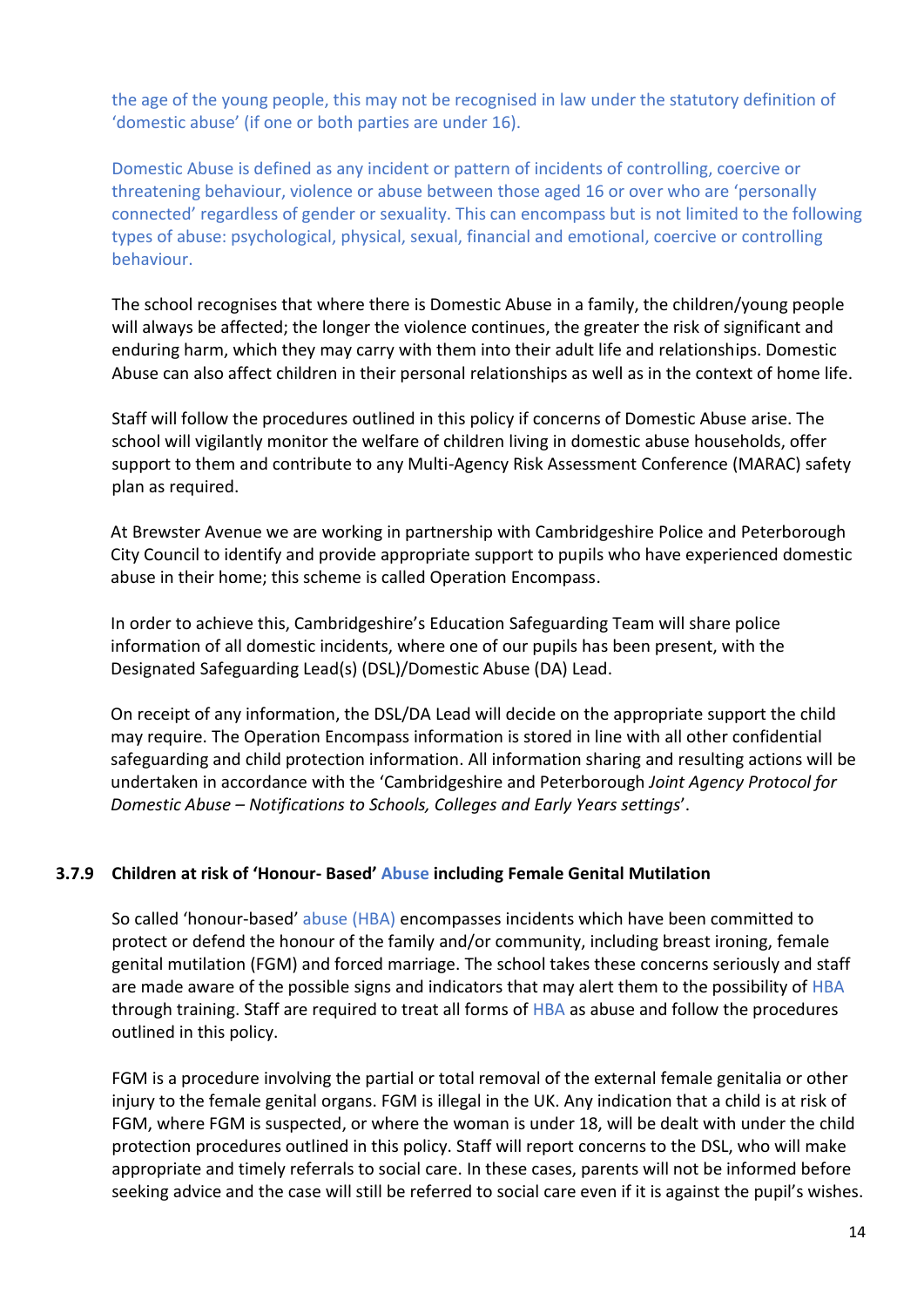In accordance with the Female Genital Mutilation Act, it is a statutory duty for teachers in England and Wales to report 'known' cases of FGM in under-18s which they identify in the course of their professional work to the police. Teachers should still consider and discuss any such case with the DSL and involve social care as appropriate, but the teacher will personally report to the police that an act of FGM appears to have been carried out.

#### **3.7.10 Children who have returned home to their family from care**

The school recognises that a previously looked after child potentially remains vulnerable. School will vigilantly monitor the welfare of previously looked after children, keep records and notify Social Care as soon as there is a recurrence of a concern in accordance with the Cambridgeshire and Peterborough Safeguarding Children Partnership Board 'Inter - Agency Procedures.'

#### **3.7.11 Children showing signs of Abuse and/or Neglect**

School recognises that experiencing abuse or neglect may have an adverse impact on those children which may last into adulthood without appropriate intervention and support. School may be the only stable, secure and predictable element in the lives of children at risk. Children who have experienced abuse or neglect may display this through their own behaviour, which may be challenging and defiant or passive and withdrawn. We recognise that children may develop abusive behaviours and that these children may need to be referred on for appropriate support and intervention.

All staff should be aware that safeguarding incidents and/or behaviours can be associated with factors outside the school or college and/or can occur between children outside of these environments. All staff, but especially the designated safeguarding lead (and deputies) should consider whether children are at risk of abuse or exploitation in situations outside their families. Extra-familial harms take a variety of different forms and children can be vulnerable to multiple harms including (but not limited to) sexual exploitation, criminal exploitation, and serious youth violence.

School will provide training for staff to ensure that they have the skills to identify and report cases, or suspected cases, of abuse in accordance with the procedures outlined in this policy.

#### **3.7.12 Children at Risk of Radicalisation**

Children are vulnerable to extremist ideology and radicalisation. Similar to protecting children from other forms of harms and abuse, protecting children from this risk should be a part of a schools' or colleges' safeguarding approach.

The governing body will ensure that the DSL has undertaken Prevent awareness training and that all staff receive training about the Prevent Duty.

Staff are required to be alert to changes in children's behavior which could indicate they need help or protection. Concerns that a child is at risk of radicalisation are referred to the DSL in the usual way. The school's/college's designated safeguarding lead (and any deputies) should be aware of local procedures for making a Prevent referral.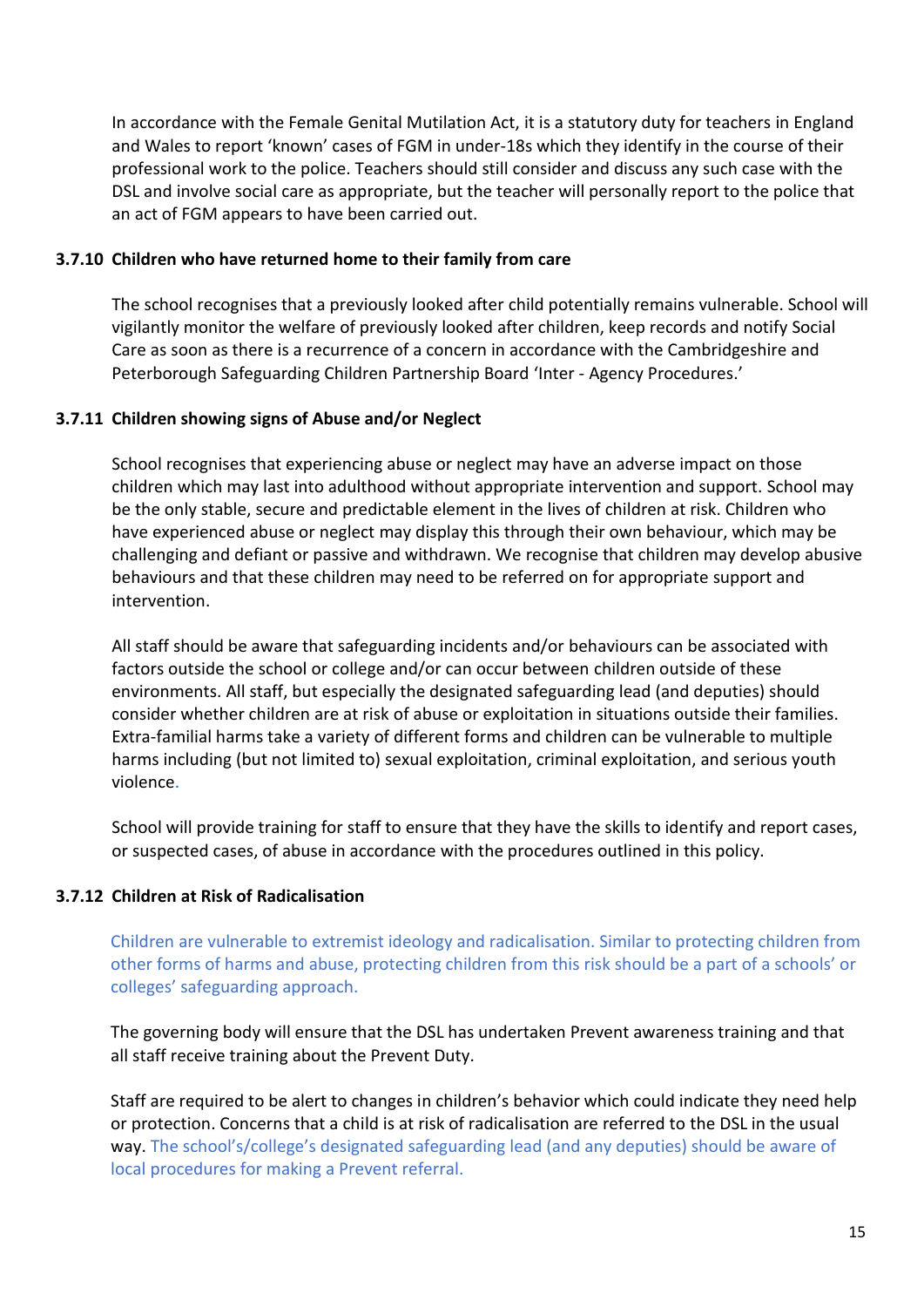See also 'The Prevent Duty, Departmental advice for schools and childcare providers', DfE (June 2015), and 'Revised Prevent Duty Guidance: for England and Wales,' HM Government, (July 2015).

#### 3.7.13 **Privately Fostered Children**

Private fostering is when a child under the age of 16, (under 18 if disabled) is provided with care and accommodation by a person who is not a parent, person with parental responsibility for them or relative in their own home for 28 days or more.

The school will follow the mandatory duty to inform the local authority of any 'Private Fostering' arrangements and refer to the Specialist Fostering Team.

#### 3.7.14 **Children who have Family Members in Prison**

The school is committed to supporting children and young people who have a parent or close relative in prison and will work with the family to find the best ways of supporting the child.

The school recognises that children with family members in prison are at risk of poor outcomes including: poverty, stigma, isolation, poor mental health and poor attendance.

The school will treat information shared by the family in confidence and it will be shared on a 'need to know' basis.

The school will work with the family and the child to minimise the risk of the child not achieving their full potential.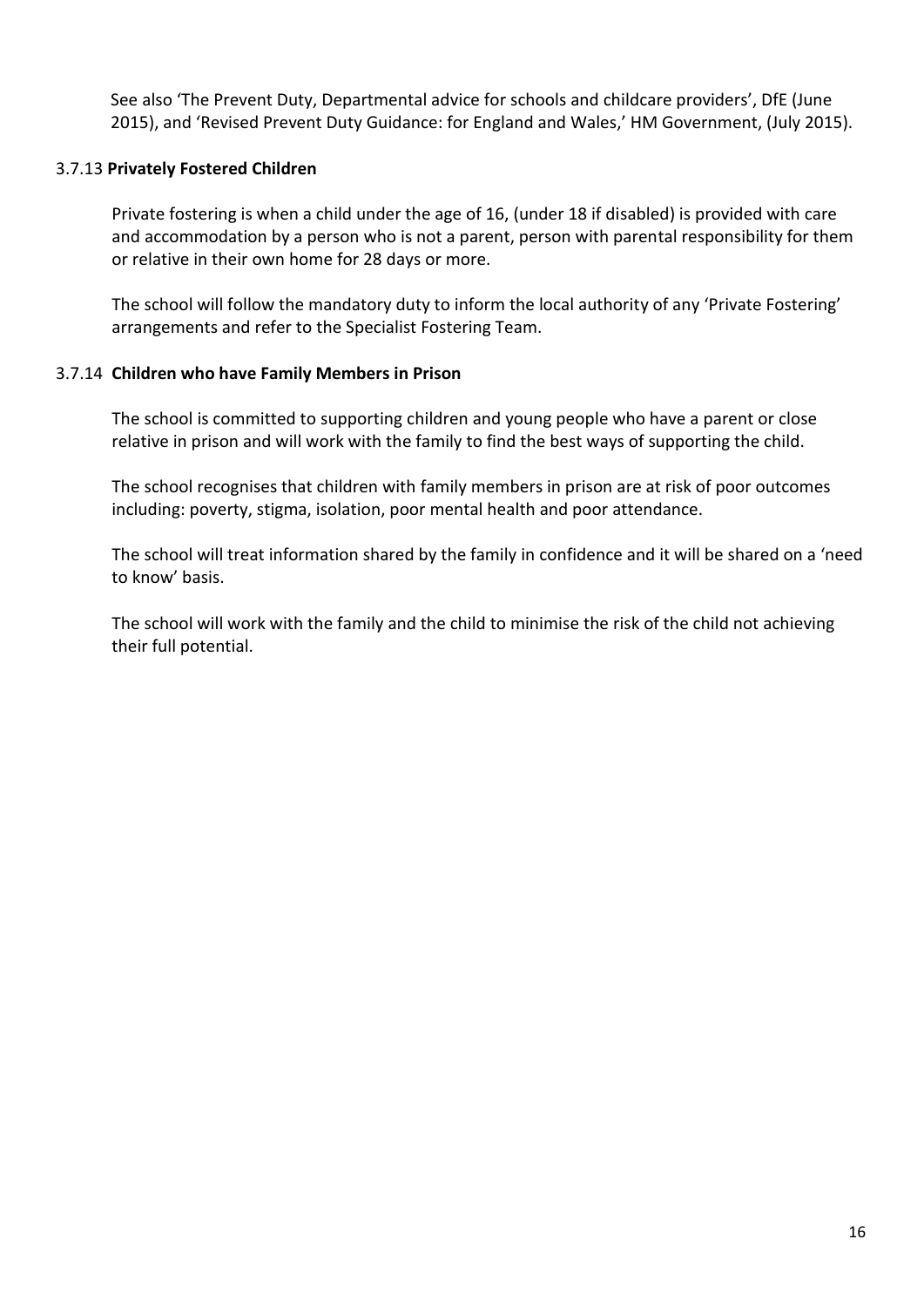#### **4.0 PREVENTING UNSUITABLE PEOPLE FROM WORKING WITH CHILDREN**

- 4.1 The school will operate safer recruitment practices including ensuring appropriate DBS and reference checks are undertaken according to Part Three of 'Keeping Children Safe in Education', 2021. This section should be read in conjunction with the school's Safer Recruitment Policy.
- 4.2 The governing body will ensure that at least one of the persons who conducts an interview has completed safer recruitment training**.**

#### **The following members of staff have undertaken Safer Recruitment training: Becky Thompson, Amanda Bull, Megan Reynolds.**

- **4.3 Allegations that may meet the harms threshold (Part Four, Section One)**
- 4.3.1 Any allegation of abuse made against a member of staff (including supply staff and volunteers) that meets the harms threshold as set out in Keeping Children Safe in Education, 2021, Part Four, Section One, will be reported straight away to the Head Teacher or Principal.
- 4.3.2 In cases where the Head Teacher or Principal is the subject of an allegation, it will be reported to the Chair of Governors. The school will follow the procedures set out in Part Four of 'Keeping Children Safe in Education', 2021.
- 4.3.3 The school will consult with the Local Authority Designated Officer (LADO) in the event of an allegation being made against a member of staff, volunteer or agency/supply staff and adhere to the relevant procedures set out in 'Keeping Children Safe in Education', 2021 *and the school's HR Policies, and seek advice from their HR provider.*
- 4.3.4 The Headteacher or Chair of Governors will ensure that all allegations are reported to the LADO within one working day. The LADO will advise on all further action to be taken.
- 4.3.5 Before contacting the LADO, schools and colleges should conduct basic enquiries in line with local procedures to establish the facts to help them determine whether there is any foundation to the allegation, being careful not to jeopardise any future police investigation.
- 4.3.6 Where the school or college identify a child has been harmed they should contact children's social care and as appropriate the police immediately.
- 4.3.7 School/college will consider:
	- **Looking after the welfare of the child** the designated safeguarding lead is responsible for ensuring that the child is not at risk and referring cases of suspected abuse to the local authority children's social care.
	- **Investigating and supporting the person subject to the allegation** the case manager should discuss with the LADO, the nature, content and context of the allegation, and agree a course of action.
- 4.3.8 The school will ensure that any disciplinary proceedings against staff, supply staff or volunteers relating to child protection matters are concluded in full even when the member of staff, supply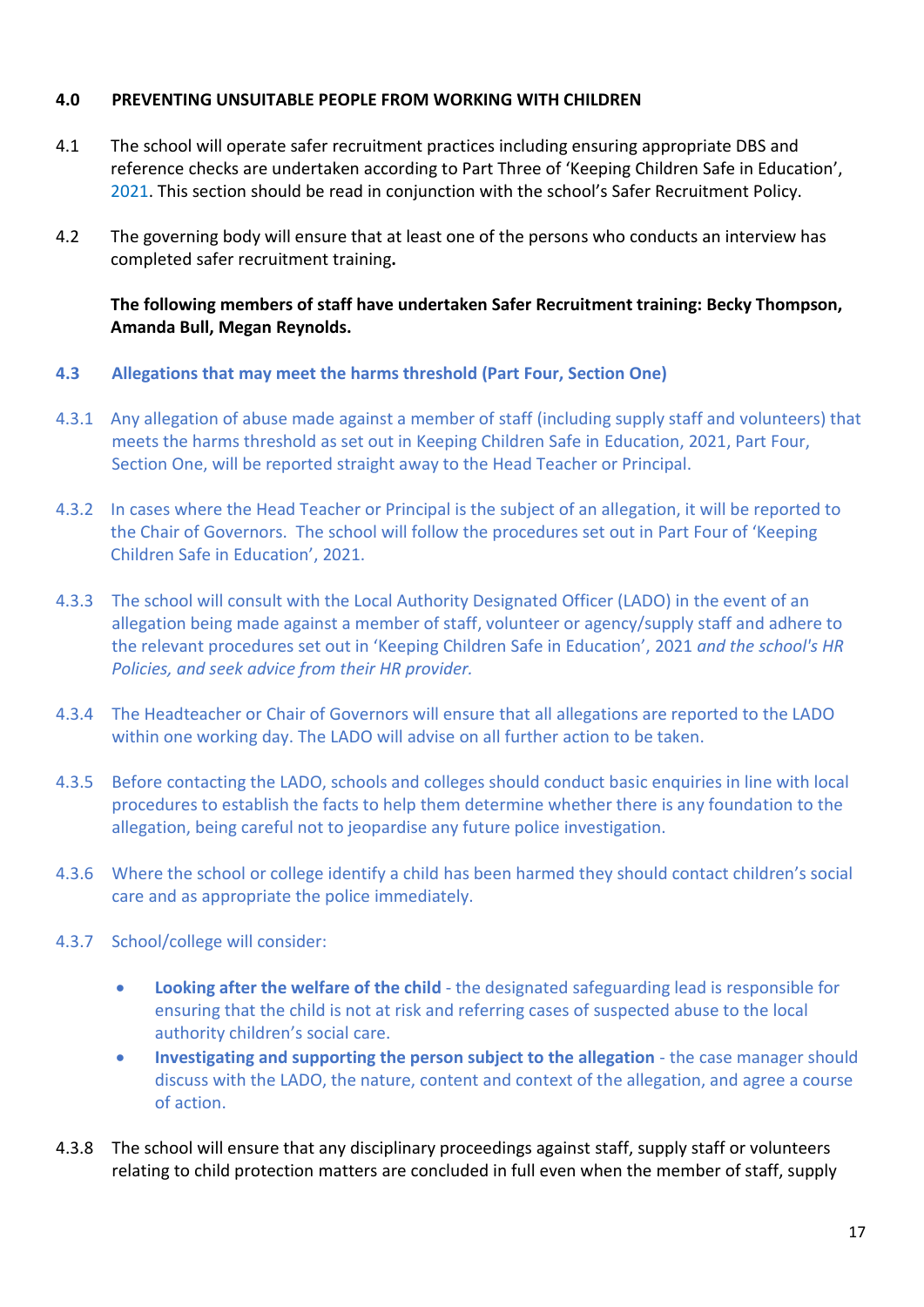staff or volunteer is no longer employed at the school and that notification of any concerns is made to the relevant authorities and professional bodies and included in references where applicable.

4.3.9 Staff (including supply staff and volunteers) who are the subject of an allegation have the right to have their case dealt with fairly, quickly, and consistently and to be kept informed of its progress. Suspension should not be an automatic response when an allegation is reported. However, in some cases, staff may be suspended where this is deemed to be the best way to ensure that children are protected.

#### 4.4 **Concerns that do not meet the harms threshold (Part Four, Section Two)**

- 4.4.1 Low level concerns that do not meet the harms threshold should be reported to the Headteacher/Principal. NB: The term low level does not mean that it is insignificant, it means that the behaviour towards a child does not meet the harms test.
- 4.4.2 In cases where the Head Teacher or Principal is the subject of an allegation, it will be reported to the Chair of Governors. The school will follow the procedures set out in Part Four of 'Keeping Children Safe in Education', 2021.
- 4.4.3 The school/college will deal with any such concern, no matter how small, where an adult working in or on behalf of the school or college may have acted in a way that:
	- is inconsistent with the staff code of conduct, including inappropriate conduct outside of work; and
	- does not meet the allegations threshold or is otherwise not considered serious enough to consider a referral to the LADO.
- 4.4.4 All low-level concerns should be recorded in writing. The record should include details of the concern, the context in which the concern arose, and action taken. The name of the individual sharing their concerns should also be noted, if the individual wishes to remain anonymous then that should be respected as far as reasonably possible.
- 4.4.5 Schools and colleges can decide where these records are kept, but they must be kept confidential, held securely and comply with the Data Protection Act 2018 and the UK General Data Protection Regulation (UK GDPR). *Records will be kept in hardcopy, in the HR filing cabinet.*
- 4.5 The school will promote an open and transparent culture in which all concerns about all adults working in or on behalf of the school or college (including supply teachers, volunteers and contractors) are dealt with promptly and appropriately. This will enable the school/college to identify concerning, problematic or inappropriate behaviour early; minimise the risk of abuse; and ensure that adults working in or on behalf of the school/college are clear about professional boundaries and act within these boundaries, and in accordance with the ethos and values of the institution.
- 4.5.1 School/College should ensure that **all** staff, paid and unpaid, are aware of the need for maintaining appropriate and professional boundaries in their relationships with pupils and parents/carers as advised within the Local Authority's Code of Conduct: 'Guidance for Safer Working Practice for Adults who work with Children and Young People in Education Settings' (May 2019). As part of the Induction process, all staff, paid and unpaid, will receive guidance about how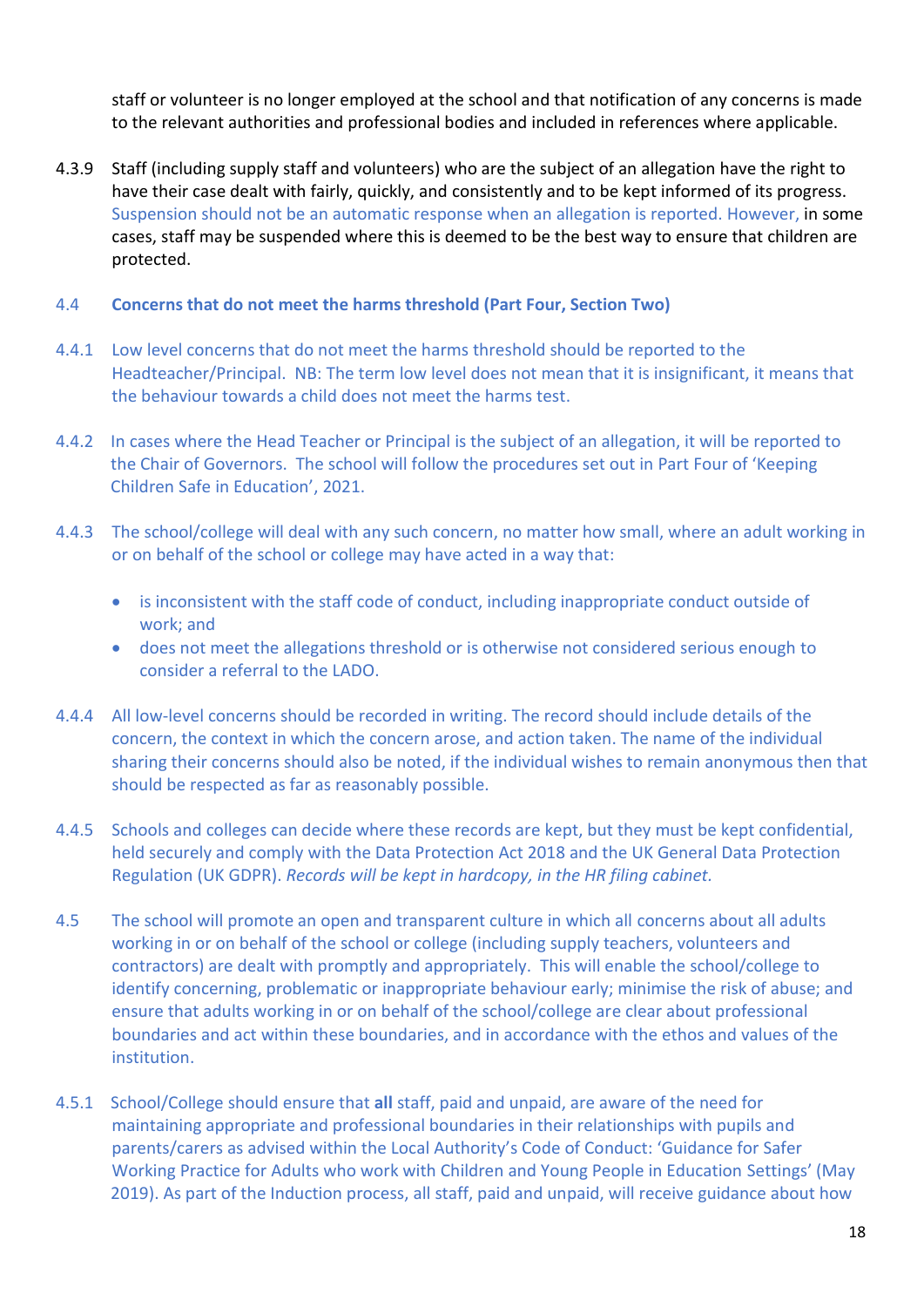to create appropriate professional boundaries (in both the real and virtual world) with all children, especially those with a disability or who are vulnerable.

- 4.5.2 All staff have signed to confirm that they have read 'Guidance for Safer Working Practice for Adults who work with Children and Young People in Education Settings' (May 2019).
- 4.5.3 The school will ensure that staff, supply staff and volunteers are aware that sexual relationships with pupils aged under 18 are unlawful and could result in legal proceedings taken against them under the Sexual Offences Act 2003 (Abuse of Position of Trust).

**5.0**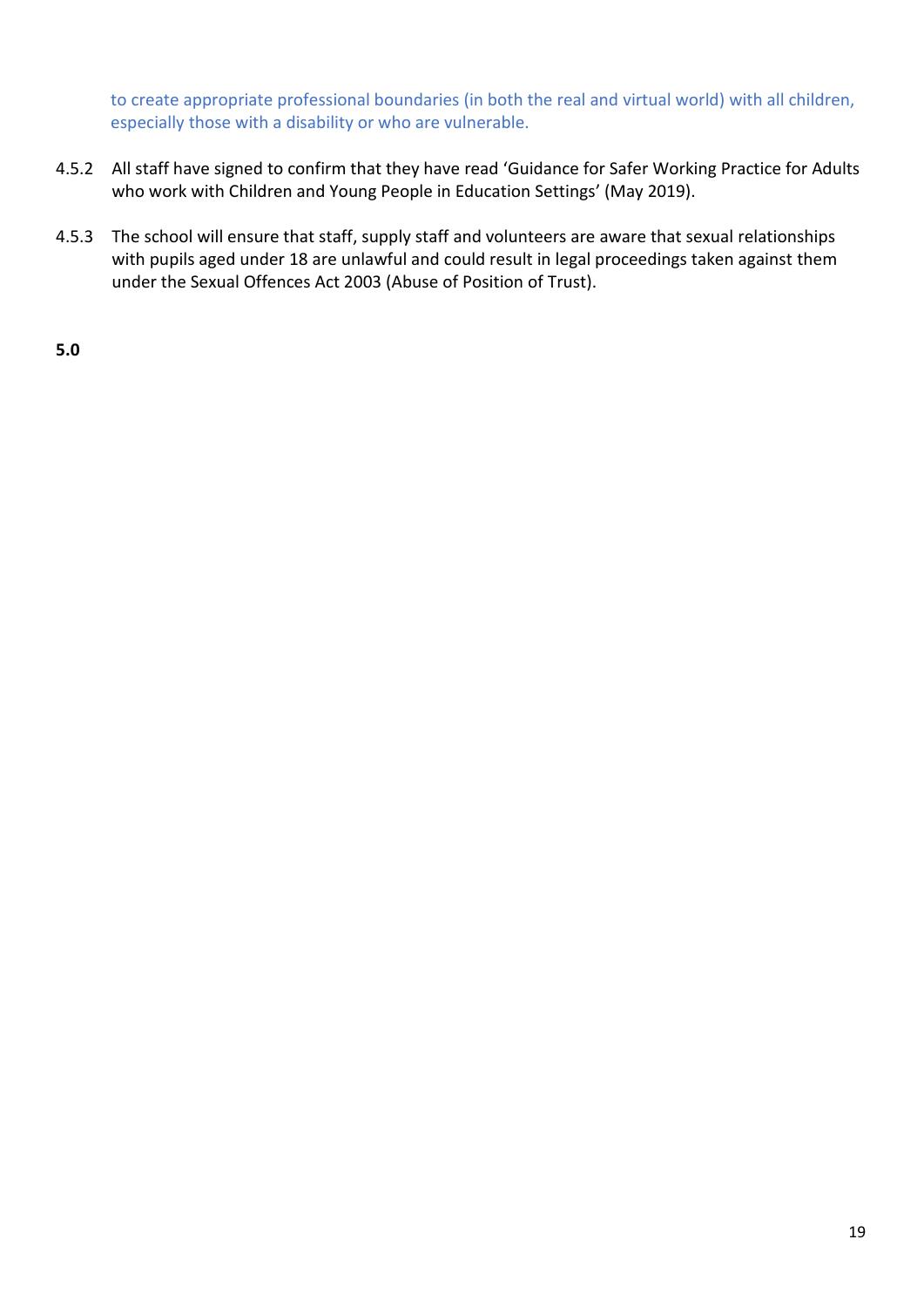#### **OTHER RELATED POLICIES AND PROCEDURES**

#### **5.1 Use of Mobile Phones Policy**

5.1.1 Our policy on use of mobile phones, cameras and sharing of images is set out in a separate document and is reviewed annually. It is recognised that personal mobile phones have the potential to be used inappropriately and therefore the school has developed a policy to outline the required protocol for all staff, students, volunteers and parents/carers.

#### **6.0 GOVERNING BODY SAFEGUARDING RESPONSIBILITIES**

- 6.1 Governing bodies should ensure they facilitate a whole school/college approach to safeguarding. This means ensuring safeguarding and child protection are at the forefront and underpin all relevant aspects of process and policy development. Ultimately, all systems, processes and policies should operate with the best interests of the child at their heart.
- 6.2 The governing body fully recognises its responsibilities with regards to safeguarding and promoting the welfare of children. It aims to ensure that the policies, procedures and training in school are effective and comply with the law and government guidance at all times.

It will:

- Nominate a governor for safeguarding who will take leadership responsibility for the school's safeguarding arrangements and practice and champion safeguarding issues.
- Ensure an annual safeguarding report is made to the full governing body and copied to the Education Safeguarding Team. Any weaknesses will be rectified without delay.
- Ensure that this Safeguarding and Child Protection policy is annually reviewed, ratified, updated and understood and followed by all staff.
- It will be published on the school website.
- Ensure that children's exposure to potential risks while using the internet is limited by having in place age appropriate filtering and monitoring systems.
- Ensure children's wishes and feelings are taken into account where there are safeguarding concerns.

#### 6.3 **Use of school premises for non-school activities**

- 6.3.1 The school's arrangements for safeguarding as written in this policy applies to the Out of School Club.
- 6.3.2 Where services or activities are provided separately by another organisation or individual, either on or off school site, the governing body will seek assurance that they have appropriate policies and procedures in place to keep children safe and there are arrangements to liaise with the school on these matters where appropriate.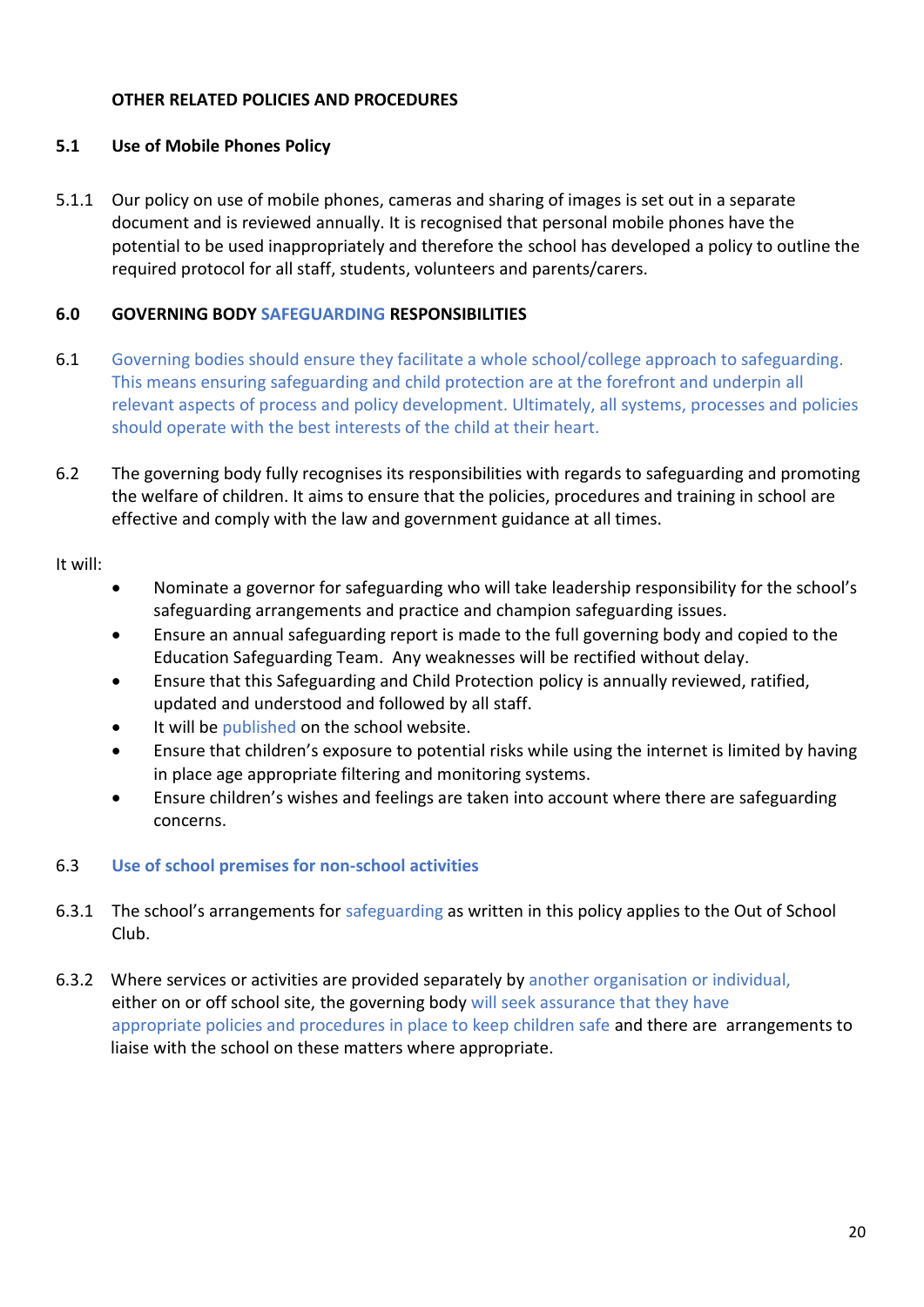This policy links to our:

Anti-bullying policy Attendance policy (including Children Missing Education) Behaviour policy Complaints policy Critical Incident plan Equality objectives First Aid policy Health and Safety policy Intimate Care policy Online Safety and Acceptable Use policy Physical Handling policy Protocol for children not collected from school at the end of the school day/activity Safer & Selection policy Staff Code of Conduct Staff Discipline and Grievance procedures Supporting Pupils with Medical Conditions policy Whistleblowing policy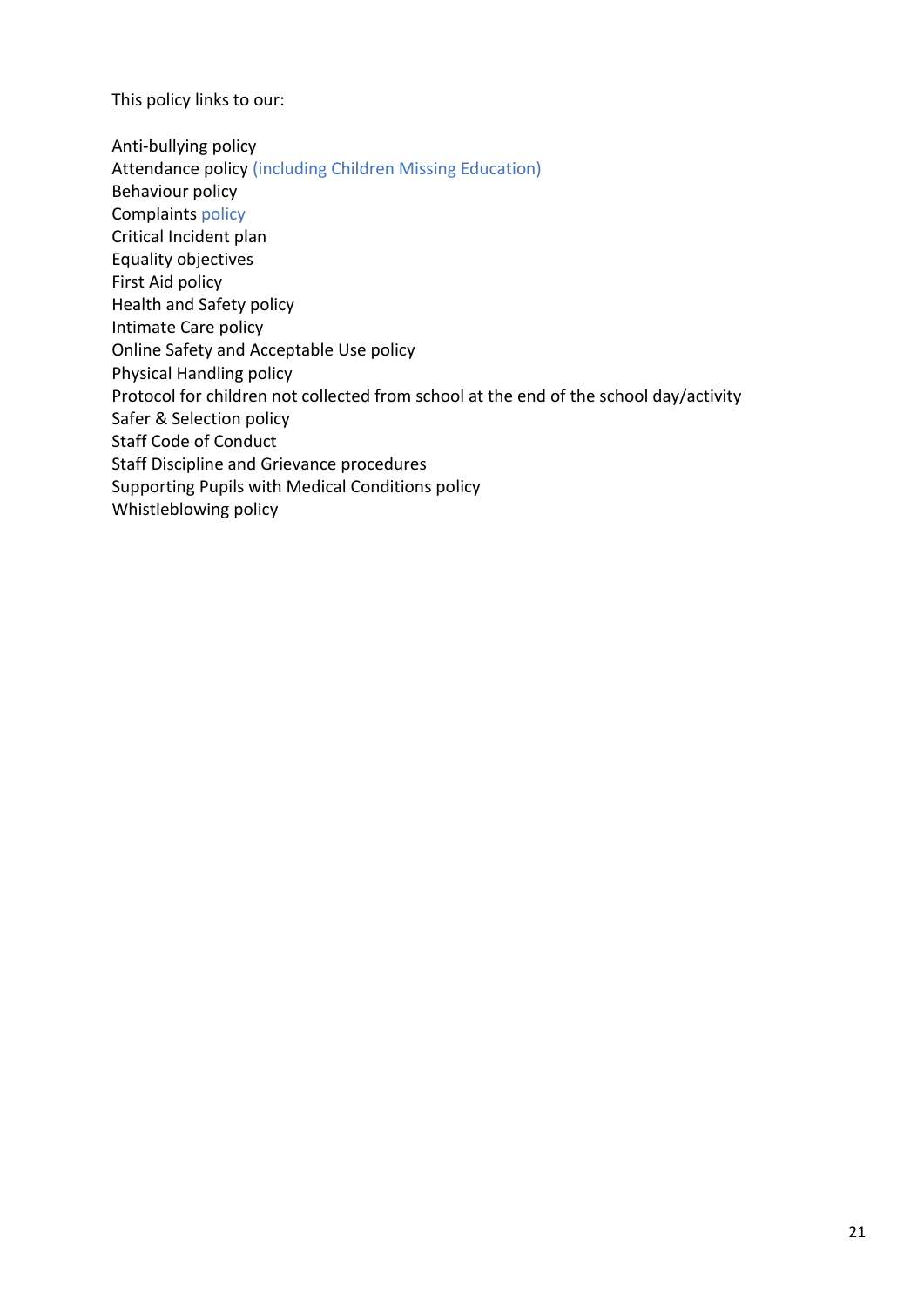## **Four categories of abuse**

**Physical Abuse** - may involve hitting, shaking, throwing, poisoning, burning or scalding, drowning, suffocating, or otherwise causing physical harm to a child. Physical harm may also be caused when a parent or carer fabricates the symptoms of, or deliberately induces, illness in a child.

**Neglect** - persistent failure to meet a child's basic physical and/or psychological needs, likely to result in the serious impairment of the child's health or development.

It may occur during pregnancy as a result of maternal substance misuse.

It may involve the neglect of or lack of responsiveness to a child's basic emotional needs.

It also includes parents or carers failing to:

- Provide adequate food, clothing and shelter including exclusion from home or abandonment
- Protect a child from physical and emotional harm or danger
- Ensure adequate supervision including the use of inadequate care-givers
- Ensure access to appropriate medical care or treatment

**Emotional Abuse** - Is the persistent emotional maltreatment so as to cause severe and adverse effects on a child's emotional development.

It may involve conveying to a child that they are:

- Worthless
- Unloved
- Inadequate
- Valued only insofar as they meet another persons needs

It may include:

- not giving the child opportunities to express their views
- deliberately silencing them
- 'making fun' of what they say or how they communicate

It may also feature age or developmentally inappropriate expectations being imposed on children including:

- interactions that are beyond the child's developmental capability
- overprotection and limitation of exploration and learning
- preventing participation in normal social interaction.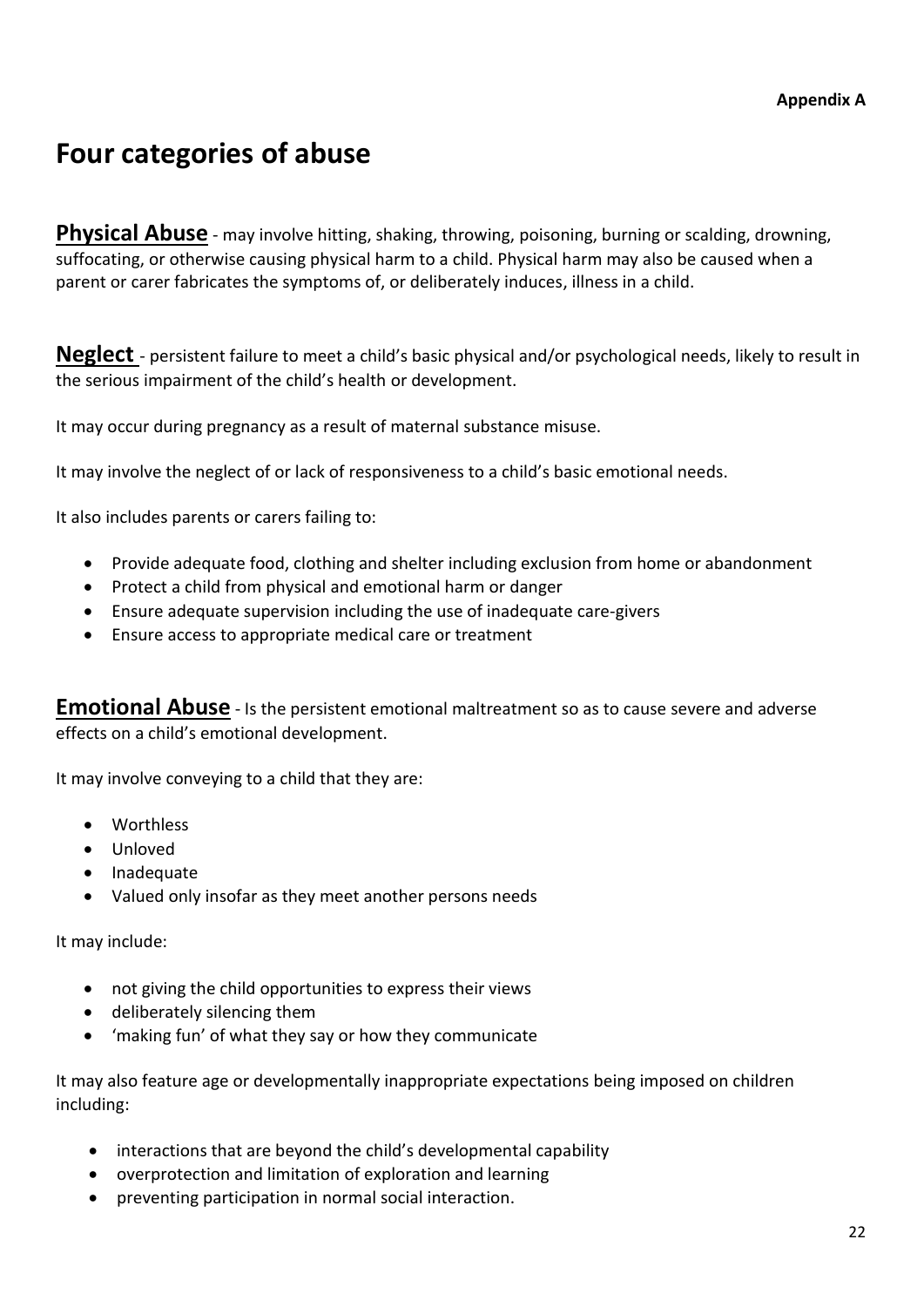It may involve:

- Seeing or hearing the ill-treatment of another
- Serious bullying (including cyberbullying) causing children frequently to feel frightened or in danger
- The exploitation or corruption of children

Some level of emotional abuse is involved in all types of maltreatment although it may occur alone

**Sexual Abuse** – involves forcing or enticing a child or young person to take part in sexual activities, not necessarily involving a high level of violence, whether or not the child is aware of what is happening.

This may involve:

- physical contact including assault by penetration (e.g. rape or oral sex)
- non-penetrative acts such as masturbation, kissing, rubbing and touching outside of clothing
- non-contact activities involving:
	- children in looking at, or in the production of, sexual images,
	- children in watching sexual activities
	- or encouraging children to behave in sexually inappropriate ways
	- grooming a child in preparation for abuse (including via the internet).

Sexual abuse is not solely perpetrated by adult males. Women can also commit acts of sexual abuse, as can other children.